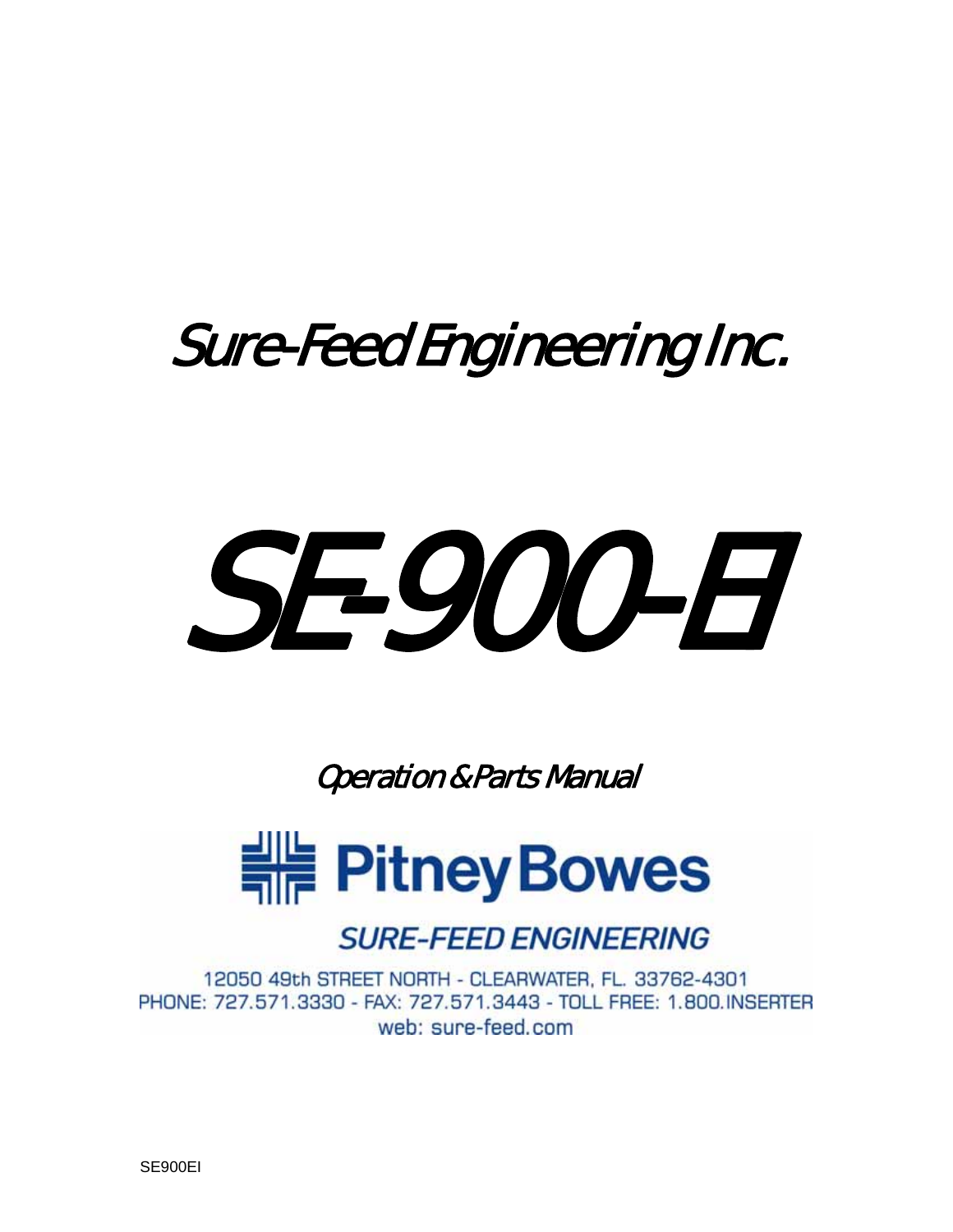# **SE 900 EI**

## **OWNERS MANUAL**

## **Table of Contents**

- **1. Installation guide**
- **2. Set-up instructions**
- **3. Operation instructions**
- **4. Cleaning**
- **5. Troubleshooting**
- **6. Parts manual**
- **7. Electrical schematic**
- **8. Warranty information**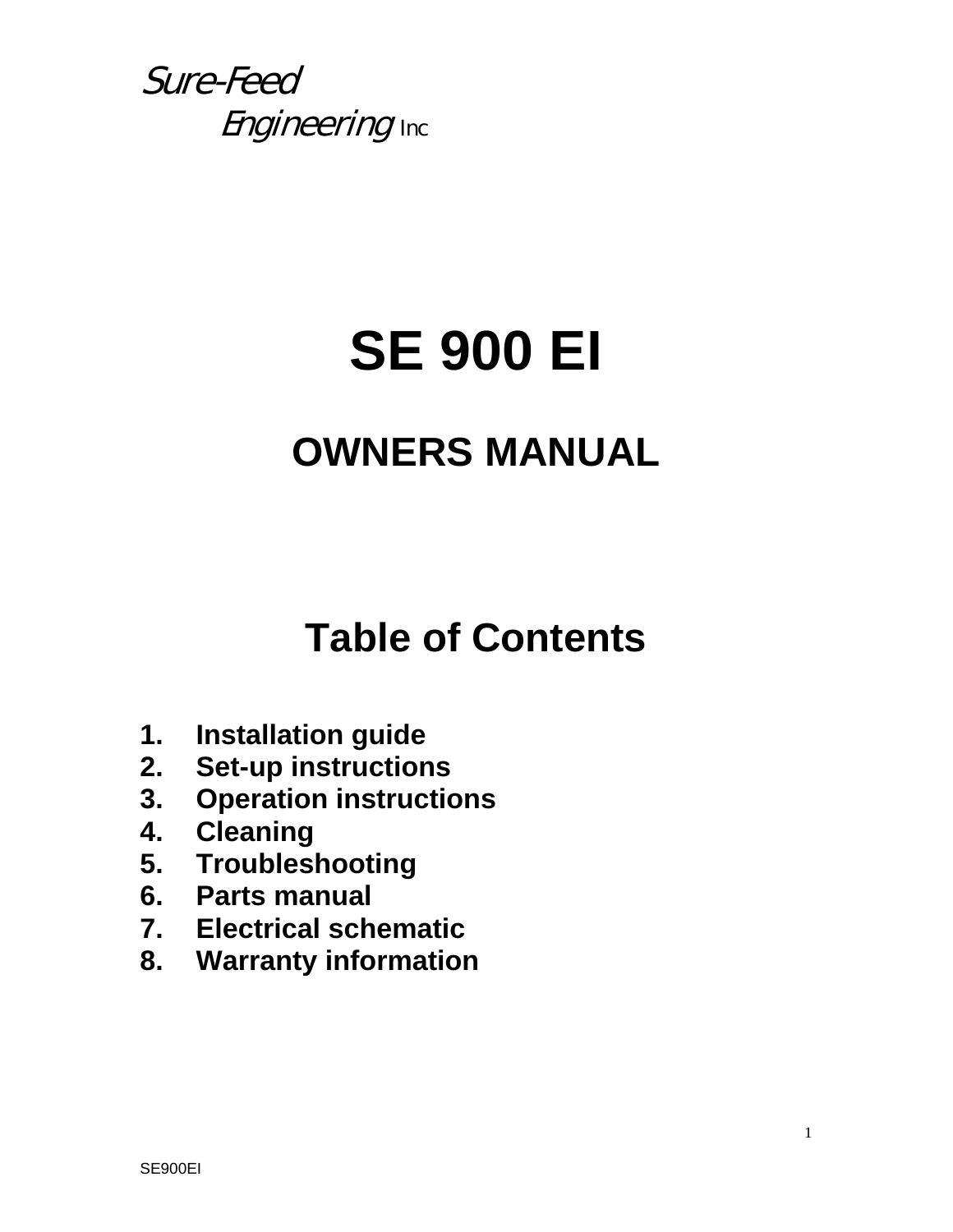Section 1

#### **Sure-Feed Engineering Inc. Installation Instructions**

- 1. **Before positioning the feeder on the inserter, follow the setup and operating instructions completely. When you are confident the material is feeding consistently, precede to the inserter preparation instructions then the installation and set-up procedure.**
- 2. Remove the rear guide from the inserter pocket.
- 3. Remove the bottom plate.
- 4. Remove the suction cup and loosen the separator feet, sliding them back and to the furthest point sideways so as not to interfere with the path of the piece to be inserted.
- 5. Cycle the inserter to the point where the gripper jaw is at the furthest point forward in the stroke.
- 6. Bend the material guide tabs so that they align just above the surface of the bottom gripper jaw.
- 7. Adjust the 3-leg sensor arm to position the sensor 1/2" above the paper path and about 3/4 of the length of the piece ahead of the feeder.
- 8. Place 10 pieces in the feeder and turn the speed adjustment to the minimum setting (counter-clockwise).
- 9. Plug the feeder into a 110 VAC grounded outlet.
- 10. Turn the power switch on.
- 11. By turning the speed control switch clockwise, advance the first piece until the sensor is blocked and the feeder stops. If the sensor is not positioned properly, the feeder will not stop. Adjust the height and angle of the sensor until the feeder stops.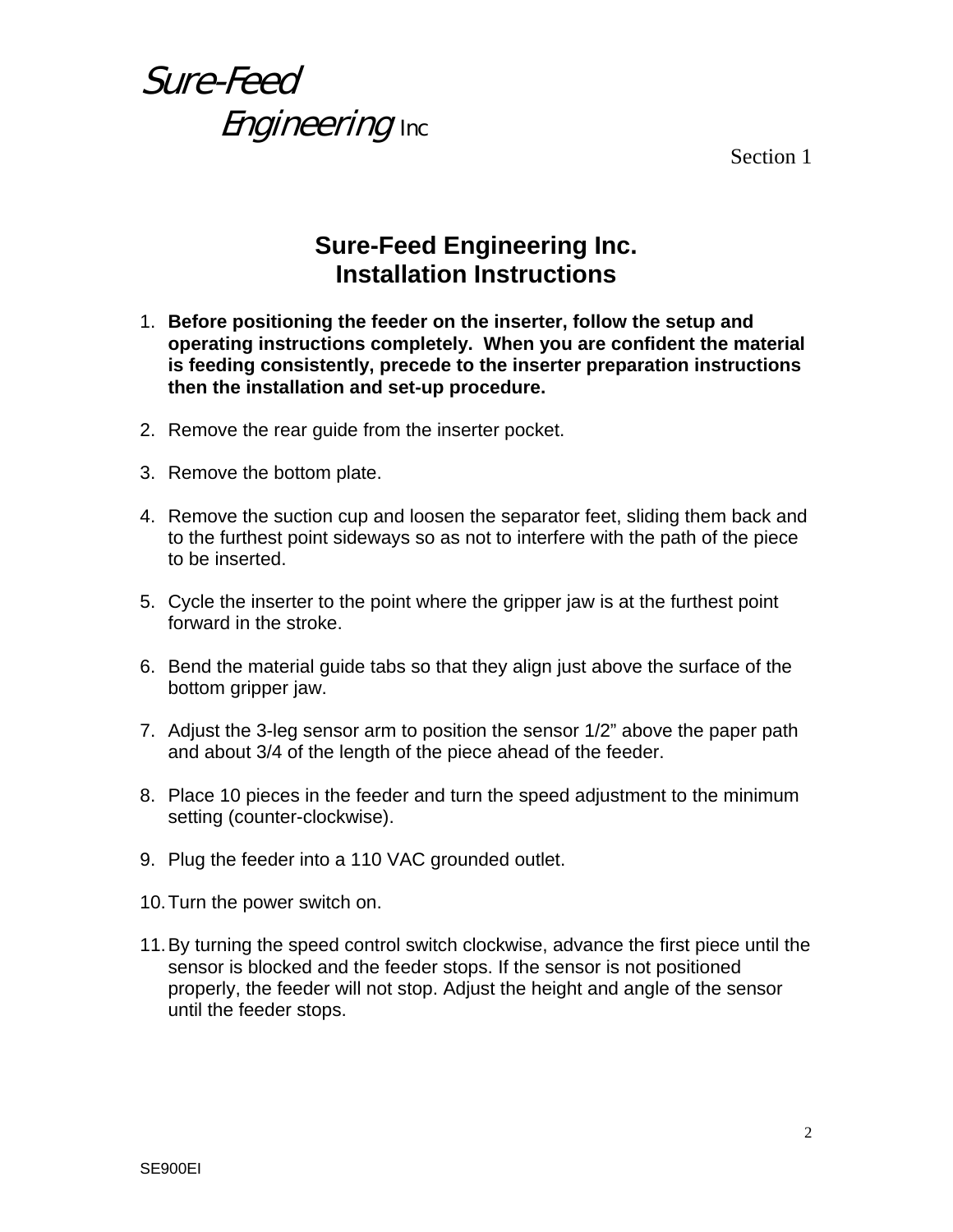Section 1

#### **Sure-Feed Engineering Inc. Installation Instructions Cont'**

- 12. Position the feeder on the inserter table so that the edge of the leading piece is between the material guide tabs and the bottom of the front hopper plate.
- 13. Adjust the sensor so that the piece advances out further and is well within the gripper jaw opening.
- 14. With the speed control set to minimum, jog the inserter to remove the piece staged in the gripper jaw and return the gripper jaw to the furthest inward position.
- 15. Turn the speed control up slightly. This should advance the next piece into the gripper jaw. Adjust the sensor, material guide tabs and position the SE 900 EI as needed to align the paper path into the gripper jaw.
- 16. Load the SE 900 EI with at least a full handful of material and cycle the inserter.
- 17. Notice the material path and the presentation to the gripper jaw as this is most important as the cycle speed is increased.
- 18. Cycle the inserter at full production speed adjusting the SE 900 EI speed so that the piece being presented to the gripper jaw is there well ahead of the end of the forward stroke.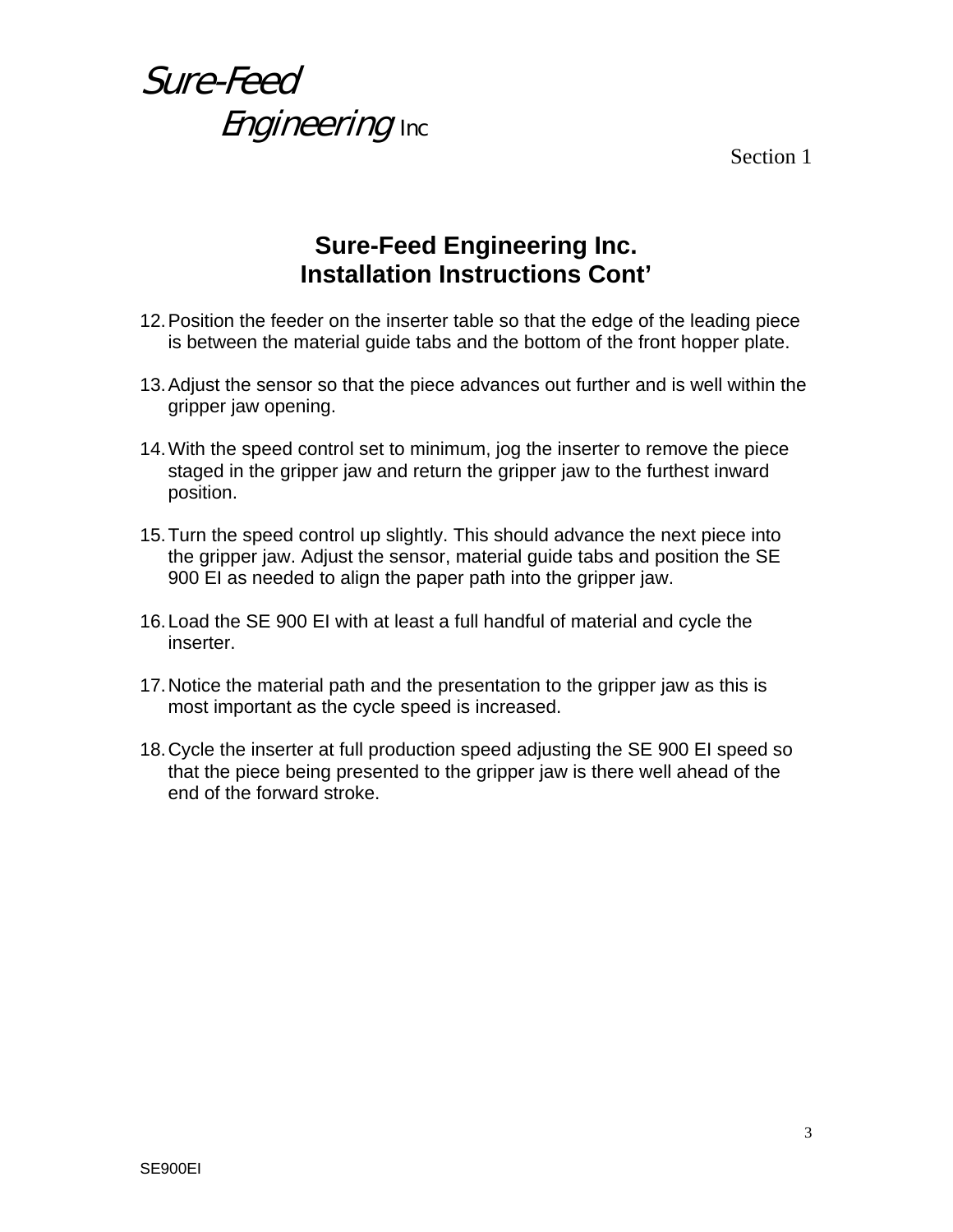Section 2

#### **Sure-Feed Engineering Inc. Set-up Instructions**

- 1. With the feeder ON/OFF switch in the off position, loosen the two side guides and move them all the way to the sides of the feeder. Then loosen the rear guide ramp and move it all the way back out of the way.
- 2. Place a single piece of the material to be fed on the feeder centering the material relative to the separating device.
- 3. Move each side guide in to meet the material and then back them off about  $1/16$ ".
- 4. Tighten the bottom thumbscrews on each side guide.
- 5. Turn the separator knob clockwise until you can easily pass the single piece of material under the separator. While moving the material back and forth under the separator, turn the separator knob counter-clockwise until you feel resistance from the separator. At this point, you have roughed in the separator setting and will need to tune it in after the completion of the following set-up steps. If the resistance under one separating wheel is not the same as under the separating wheel, the bridge needs to be trammed. Perform step 10 before proceeding with step 6.
- 6. Place a handful of material in the feeder allowing the material to shingle forward into the separator.
- 7. Move the back guide forward so as to use the back guide wedge shape to support the back edge of the material stack. At this point, you have roughed in the back guide setting and will need to tune it in later.
- 8. Add enough material to the stack to fill about half the height of the side guides.
- 9. Move the top of each side guide out slightly so as to create a funnel effect and then tighten the top thumbscrews on each side guide. You are now ready to feed some material.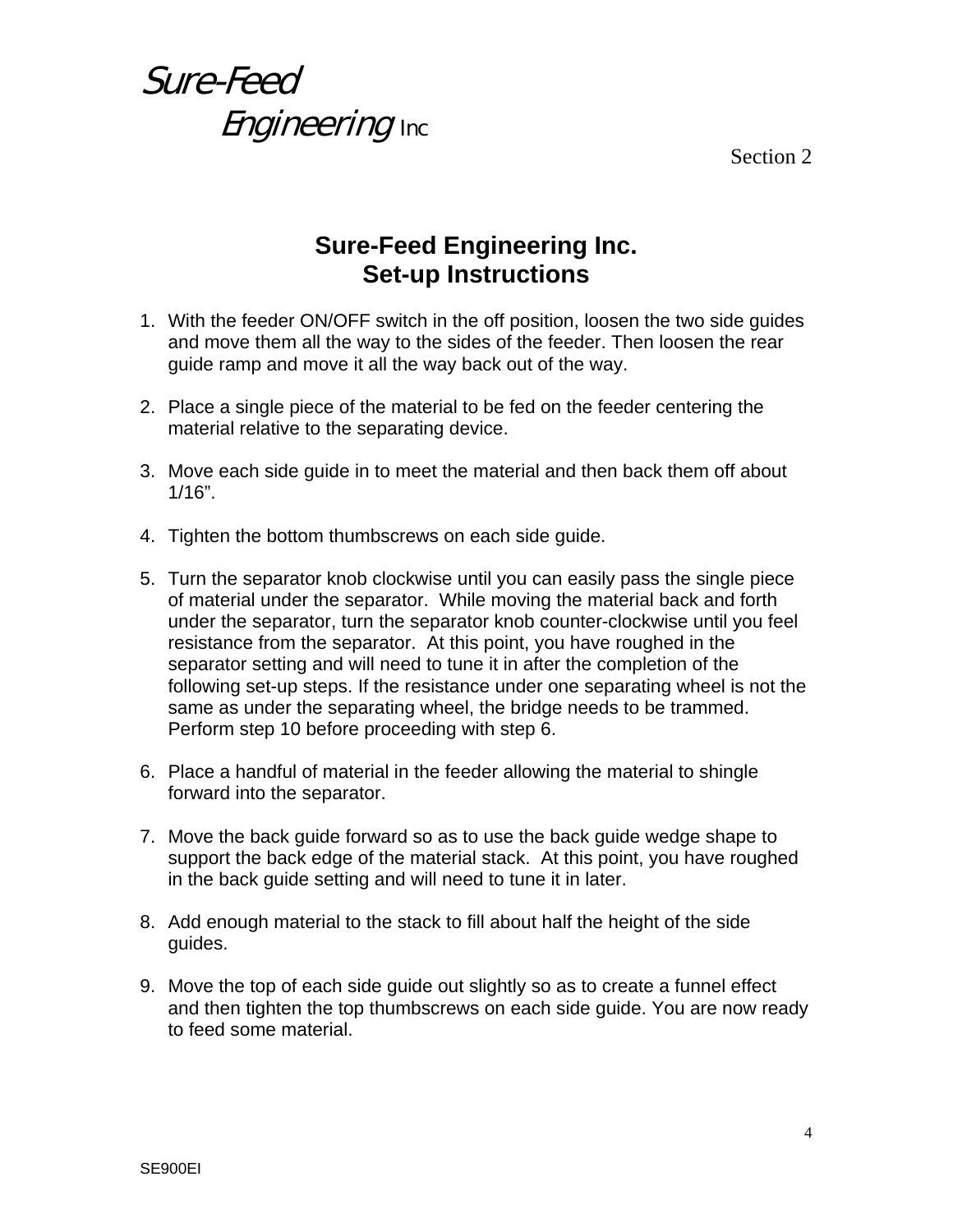Section 2

10. BRIDGE TRAM PROCEDURE: It is critical to the performance of the feeder to have the separating wheels level with respect to the nip rollers. To do this, first loosen the bridge mounting screws (Item 10, Fig. 6-3) on both sides of the bridge. Turn the separator adjustment CW several turns so that the bridge can be lowered all the way to the bottom of the slots. Tighten one screw on each side. Now place a thin strip of paper under each separating wheel (it is best to cut one piece of paper into two strips to ensure that the strips are the same thickness). Now turn the separator adjustment CCW until the separating wheels just contact the nip rollers. Move the paper strips to feel if the resistance is equal under each separating wheel. If one moves with less resistance than the other, loosen the screw on the side that is tighter and raise that side of the bridge slightly and tighten screw. Check the resistance under each separating wheel with the paper strips again and adjust accordingly. Once the resistance is equal under each separating wheel tighten the bridge screws securely. Proceed to step 6 for further setup instructions. This procedure must be followed whenever the bridge is adjusted up or down for materials with different thickness. This adjustment is **"very"** critical when feeding thin materials.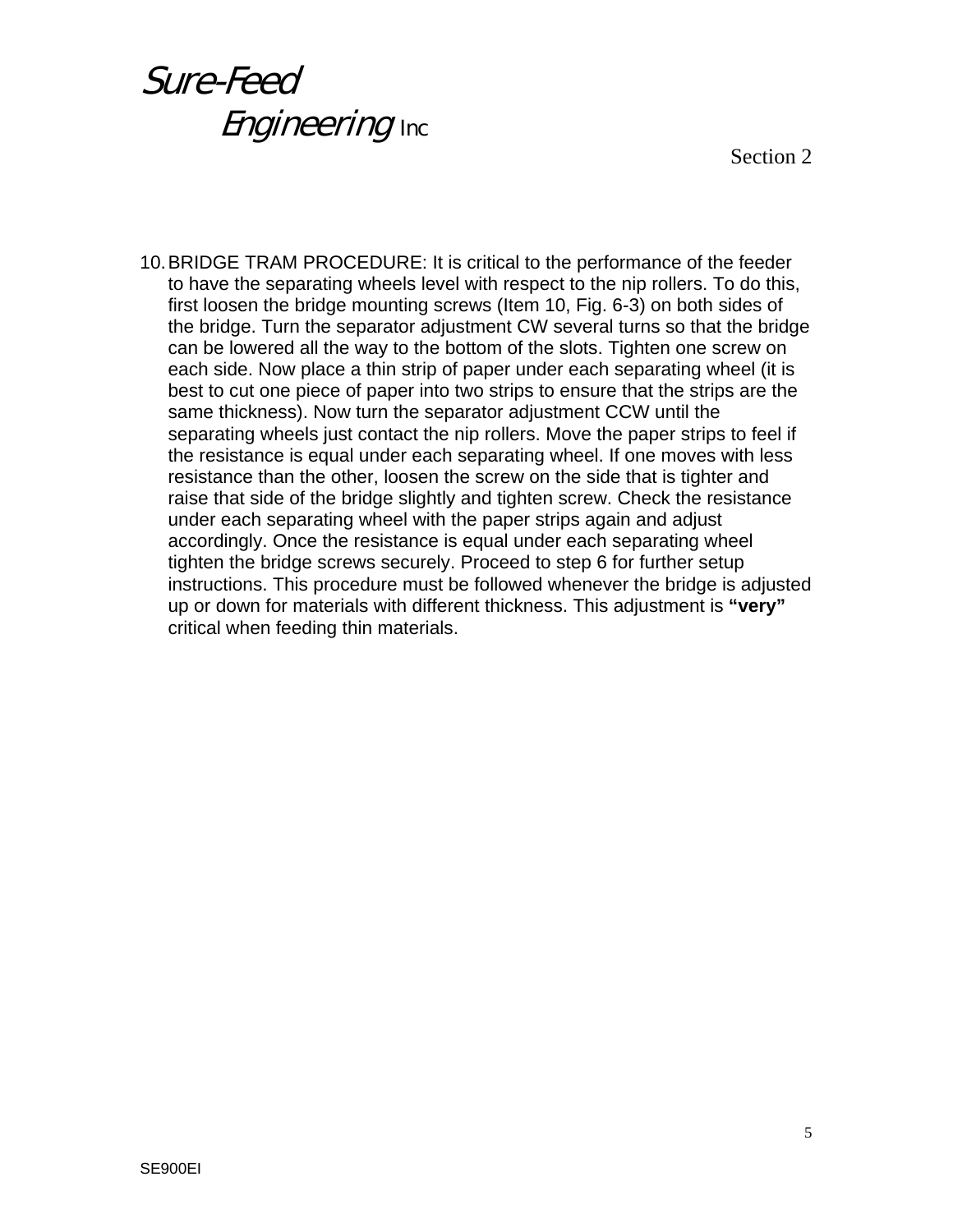Section 3

## Sure-Feed **Engineering Inc.**

#### **Sure-Feed Engineering Inc. Operation Instructions**

- 1. Adjust the 3-leg sensor arm to position the sensor 1/2" above the paper path and about 3/4 of the length of the piece ahead of the feeder.
- 2. With the power still off, turn the speed control counter-clockwise to the minimum position.
- 3. Turn the power switch on and turn the speed control switch clockwise, the first piece will advance until the sensor is blocked and the feeder stops. If the sensor is not positioned properly, the feeder will not stop. Adjust the height and angle of the sensor until the feeder stops.
- 4. Cycle the feeder by removing the piece that block the sensor. Observe the consistency in which the material is feeding.
- 5. By turning the separator knob slightly in either direction, you will change the way the material is separating.
- 6. By moving the back guide in and out, you will quickly find the position, which creates the most consistent separation.
- 7. One important item to note; There is no substitution for experience. By working with the SE 900 EI, you will notice that the combination of separator setting and the back guide adjustment together will have the greatest effect on separation. Generally, the longer the piece of material, the flatter the material stack should be. Conversely, the shorter the piece of material, the closer the back guide adjustment should be to the material, adding wedge to the material stack. You will also notice that by moving the back guide forward (increasing the wedge), you can open the separator and still achieve good separation.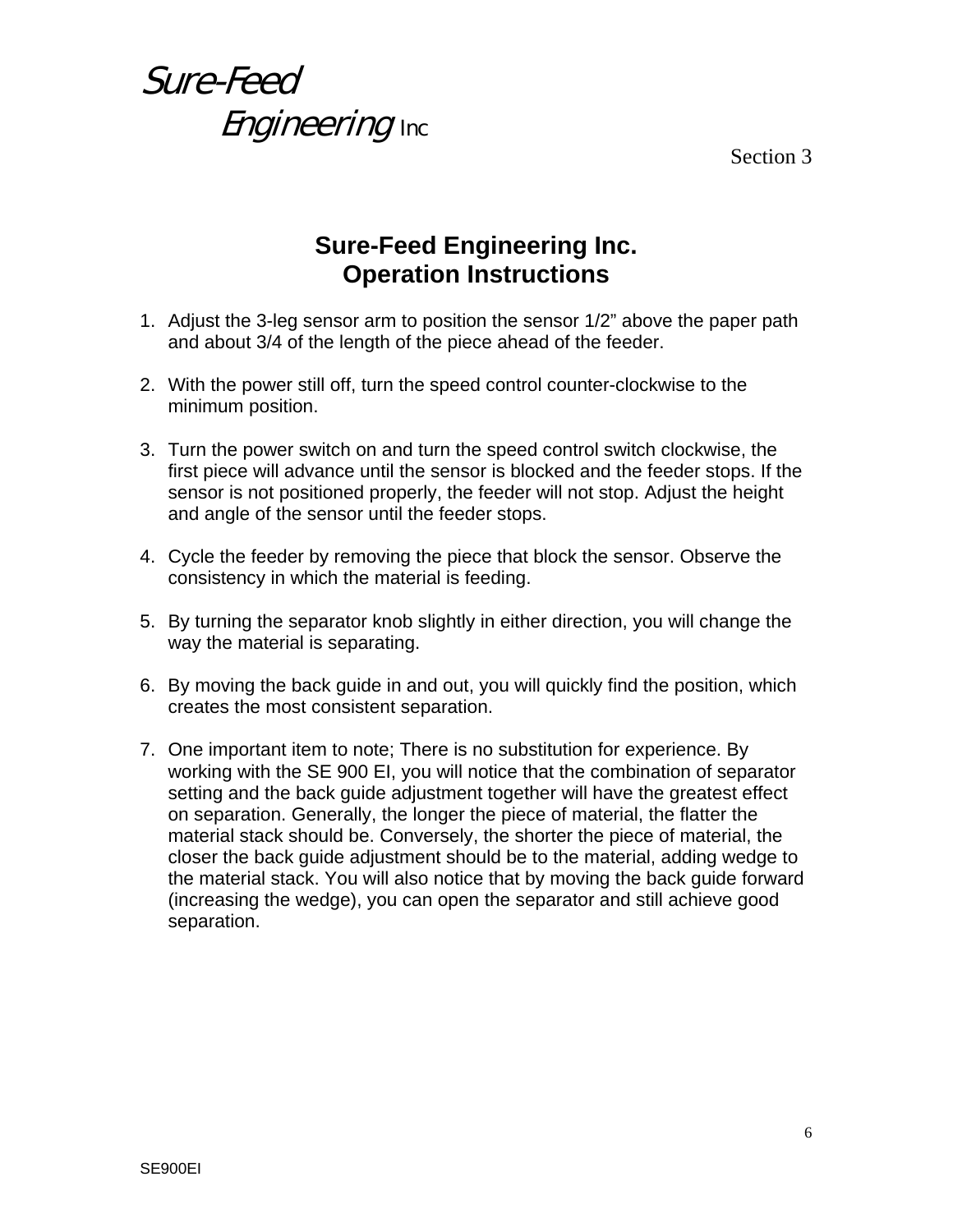Section 4

#### **Sure-Feed Engineering Inc. Cleaning Instructions**

*Clean rollers and belts are very important to the performance of the feeder.* Use a clean rag dampened with Isopropyl Rubbing alcohol, 70% by volume (typically available in drug stores) to clean belts and rollers. Do not use any other solvents, cleaners, or abrasive cleaners on the rollers or belts as they may damage the rubber.

**Warning: Isopropyl rubbing alcohol is very flammable! Always unplug the machine before cleaning belts and rollers. DO NOT! Use near an open flame, sparks, or any other source of ignition. DO NOT! Smoke in the vicinity of the alcohol fumes. Allow used rags to air-dry before throwing them in the trash. Dispose of used rags properly.** 

Other areas of the machine should be wiped clean with a clean dry rag.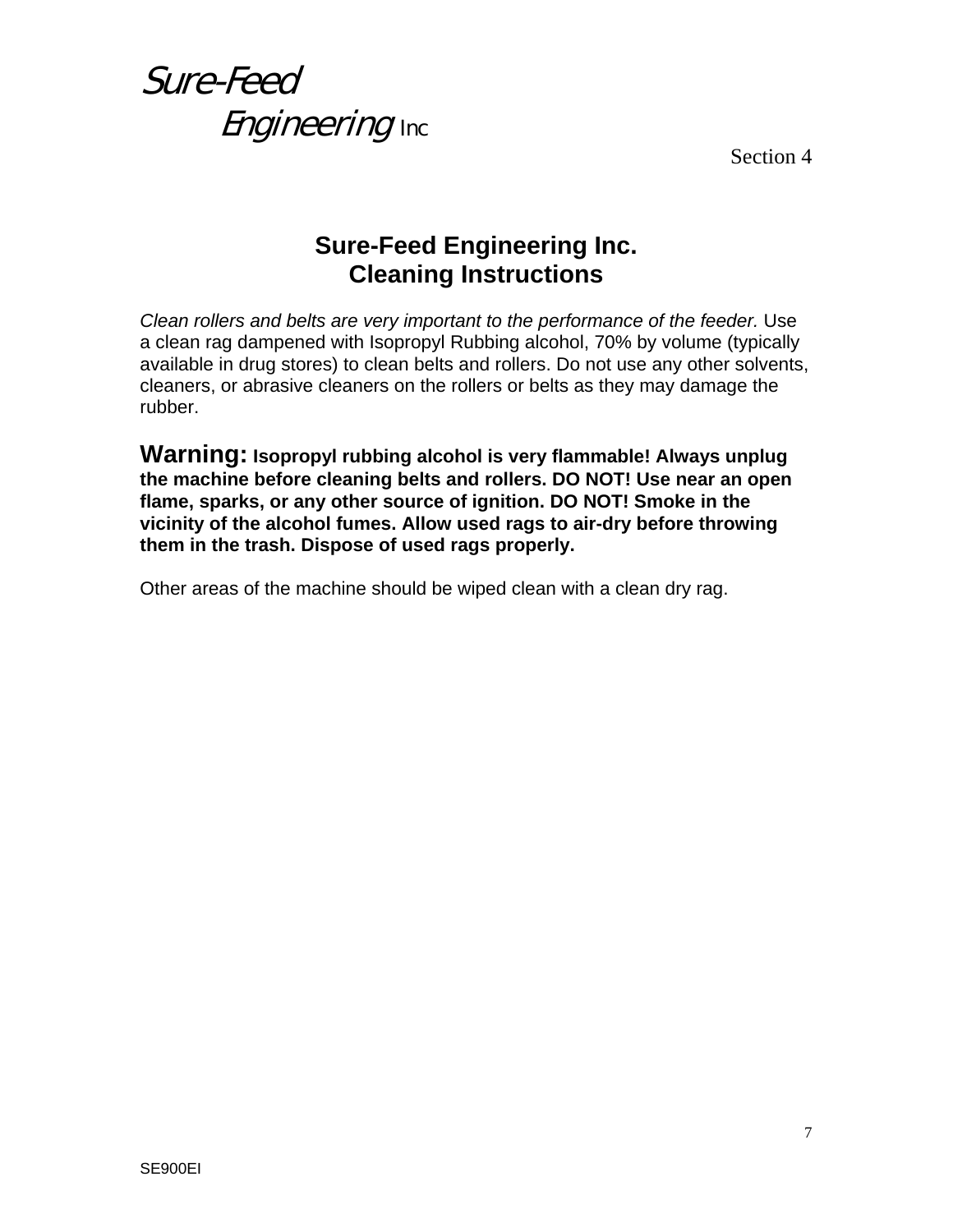Section 5

#### **Sure-Feed Engineering Inc. Troubleshooting Guide**

| <b>Problem</b>                                     | <b>Solution</b>                                                                                                                                                               |
|----------------------------------------------------|-------------------------------------------------------------------------------------------------------------------------------------------------------------------------------|
| Feeder will not run.                               | Check circuit breaker condition.<br>Check outlet power source.<br>Check power switch.                                                                                         |
| Feeder runs but no material is being<br>dispensed. | Check material supply.<br>Remove all material and follow setup<br>procedure.<br>Check rollers and belts for excessive<br>wear or dirt.                                        |
| Feeder does not create a gap<br>between pieces.    | Lower separator adjustment and<br>observe. If a gap is not present after this<br>adjustment, return separator to original<br>position and move the back guide<br>forward.     |
| Feeder does not detect material.                   | Adjust position of the sensor.                                                                                                                                                |
| Thick material does not feed well.                 | Decrease the height at the back of the<br>material stack.<br>Increase the opening at the separation<br>device (the thicker the material the less<br>critical the setting is). |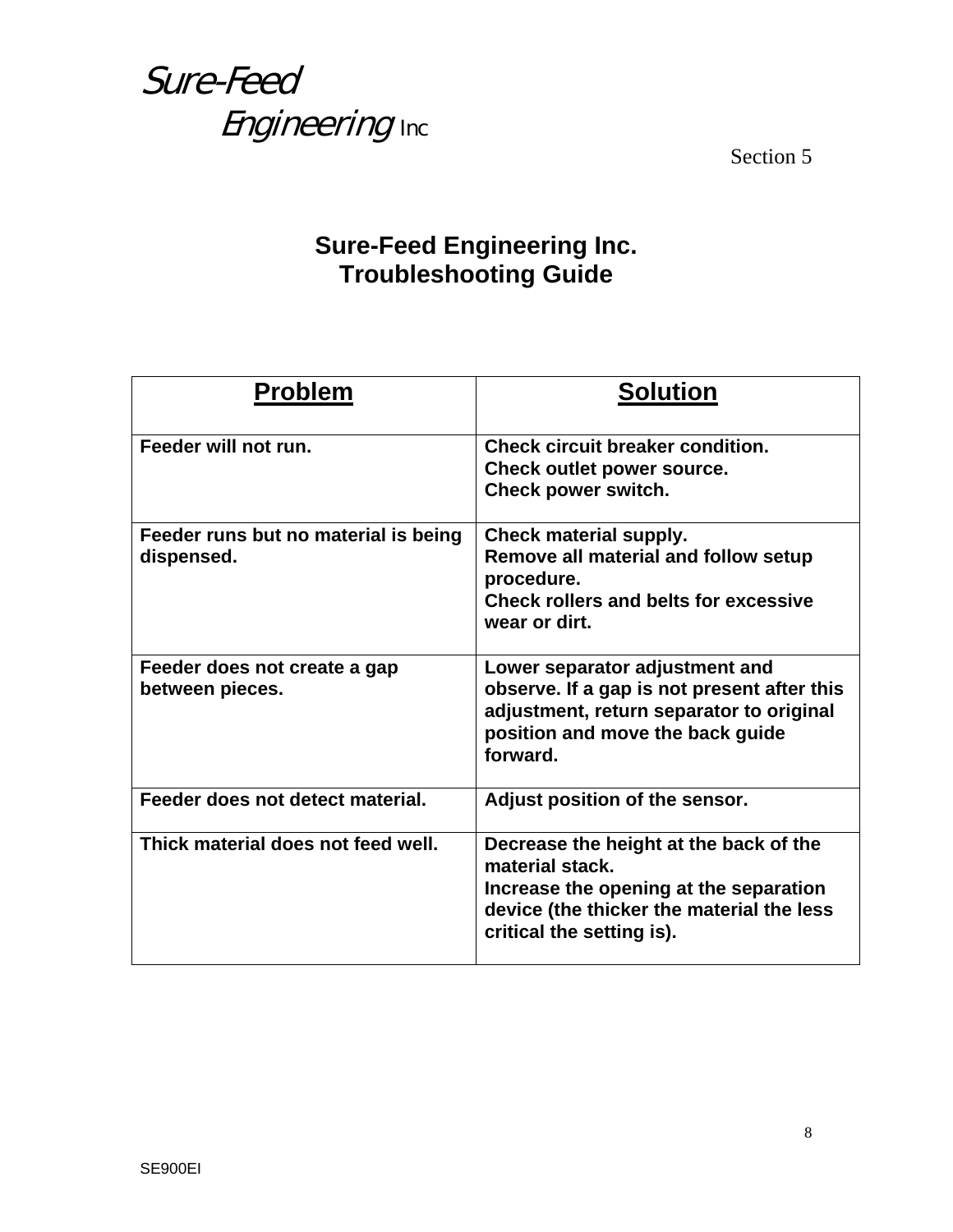Section 5

#### **Sure-Feed Engineering Inc. Troubleshooting Guide Cont.**

| <b>Problem</b>               | <b>Solution</b>                                                                                                                                                                                                                                                                                                                                                       |
|------------------------------|-----------------------------------------------------------------------------------------------------------------------------------------------------------------------------------------------------------------------------------------------------------------------------------------------------------------------------------------------------------------------|
| Thin material does not feed. | Adjust separation device as described in<br>section 2.<br>Remove material and fan the stack<br>allowing air to separate the pieces.<br>Raise the rear of the material stack by<br>moving the wedge forward.                                                                                                                                                           |
| Material feeds double.       | After confirming set up is correct,<br>remove the separator and inspect the o-<br>rings. If the o-rings are worn past the<br>depth of the groove in the separating<br>wheel, they will not be effective. Rotate<br>the o-ring in the groove until a new<br>section of o-ring is in position to contact<br>the material. Reinstall the separator and<br>reset the gap. |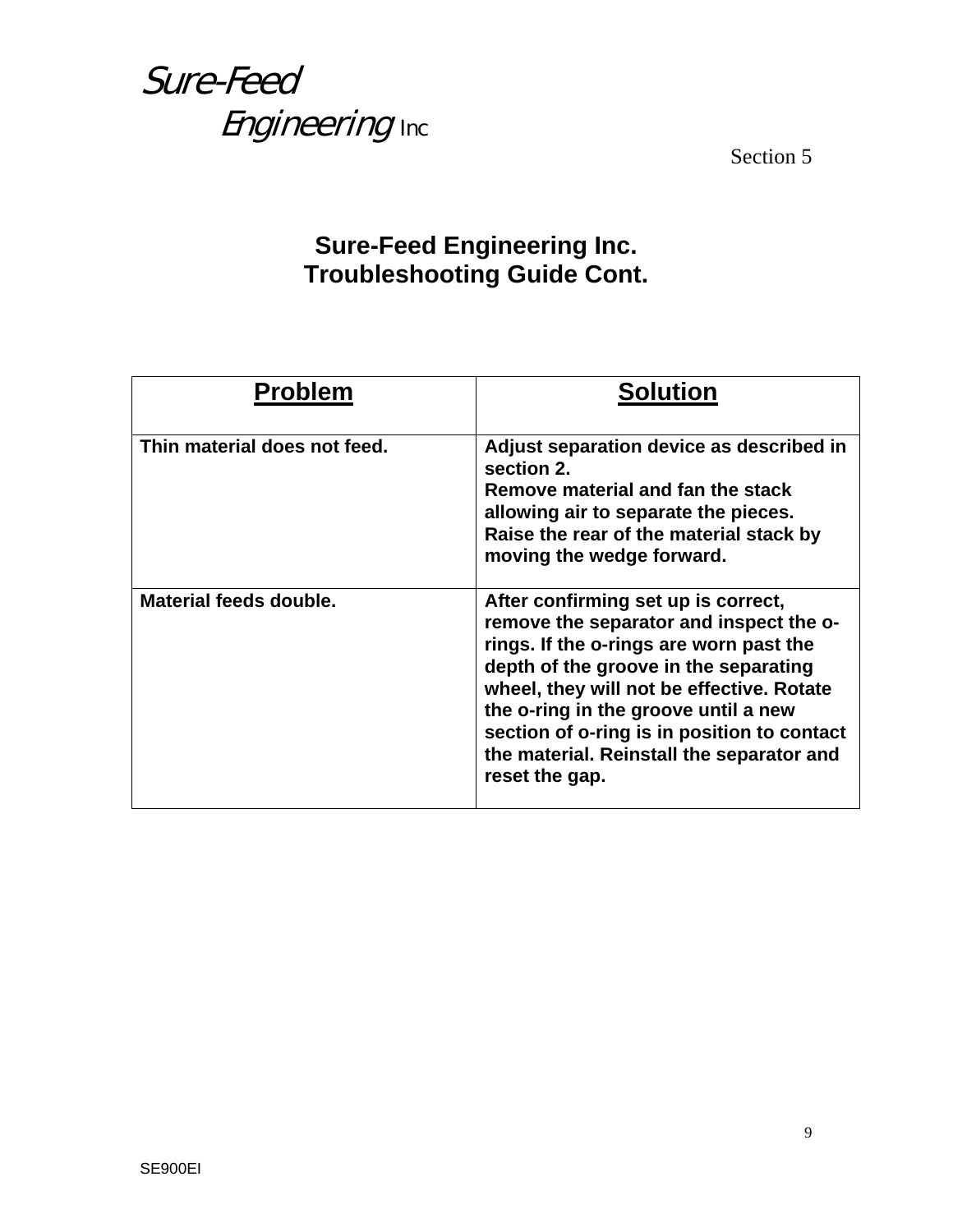

Section 6

#### **Sure-Feed Engineering Inc. Parts Manual**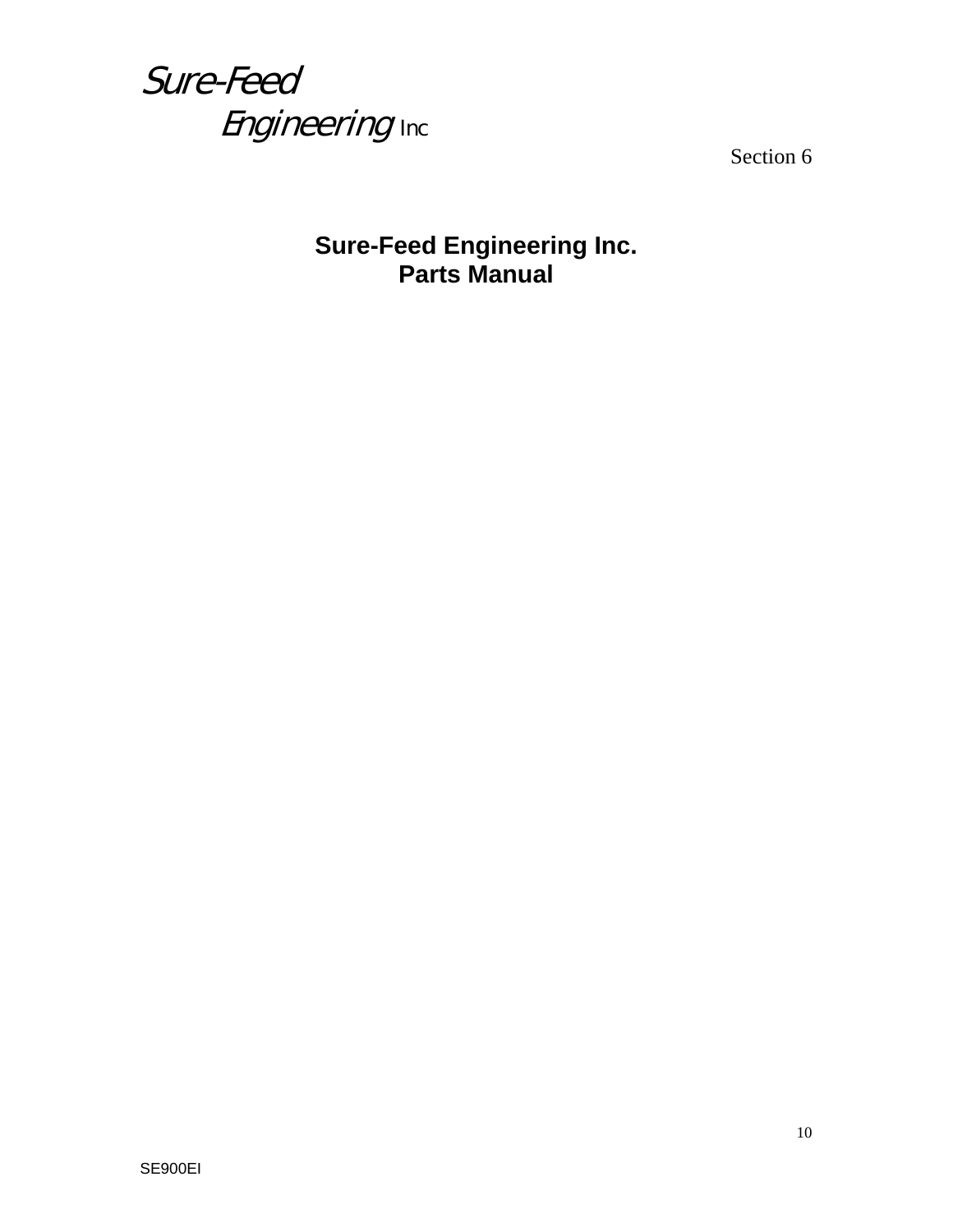Section 6

| <b>ITEM</b>           | <b>FIGURE</b> | OTY. | <b>DESCRIPTION</b>               |
|-----------------------|---------------|------|----------------------------------|
|                       | $6 - 2$       |      | <b>SEPARATOR DEVICE ASSEMBLY</b> |
| $\mathcal{D}_{\cdot}$ | $6 - 3$       |      | <b>SIDE GUIDE ASSEMBLY</b>       |
| $\mathcal{R}$         | $6 - 4$       |      | <b>FRONT SHAFT ASSEMBLY</b>      |
| $\overline{4}$        | $6 - 4$       |      | SUPPORT SHAFT ASSEMBLY           |
| 5                     | $6 - 4$       |      | SUPPORT IDLER SHAFT ASSEMBLY     |
| 6                     | $6 - 5$       |      | <b>MAIN SHAFT ASSEMBLY</b>       |
| 7                     | $6 - 5$       |      | <b>CLUTCH SHAFT ASSEMBLY</b>     |
| 8                     | $6-6$         |      | <b>MOTOR ASSEMBLY</b>            |
| 9                     | $6 - 7$       |      | PAPER SLIDE ASSEMBLY             |
| 10                    | $6 - 8$       |      | <b>CHASSIS ASSEMBLY</b>          |
| 11                    | $6-9$         |      | ELECTRICAL COMPONENT ASSEMBLY    |
| 12                    | $6-10$        |      | <b>TRAILING ARM ASSEMBLY</b>     |

#### **FEEDER ASSEMBLY (fig. 6-1)**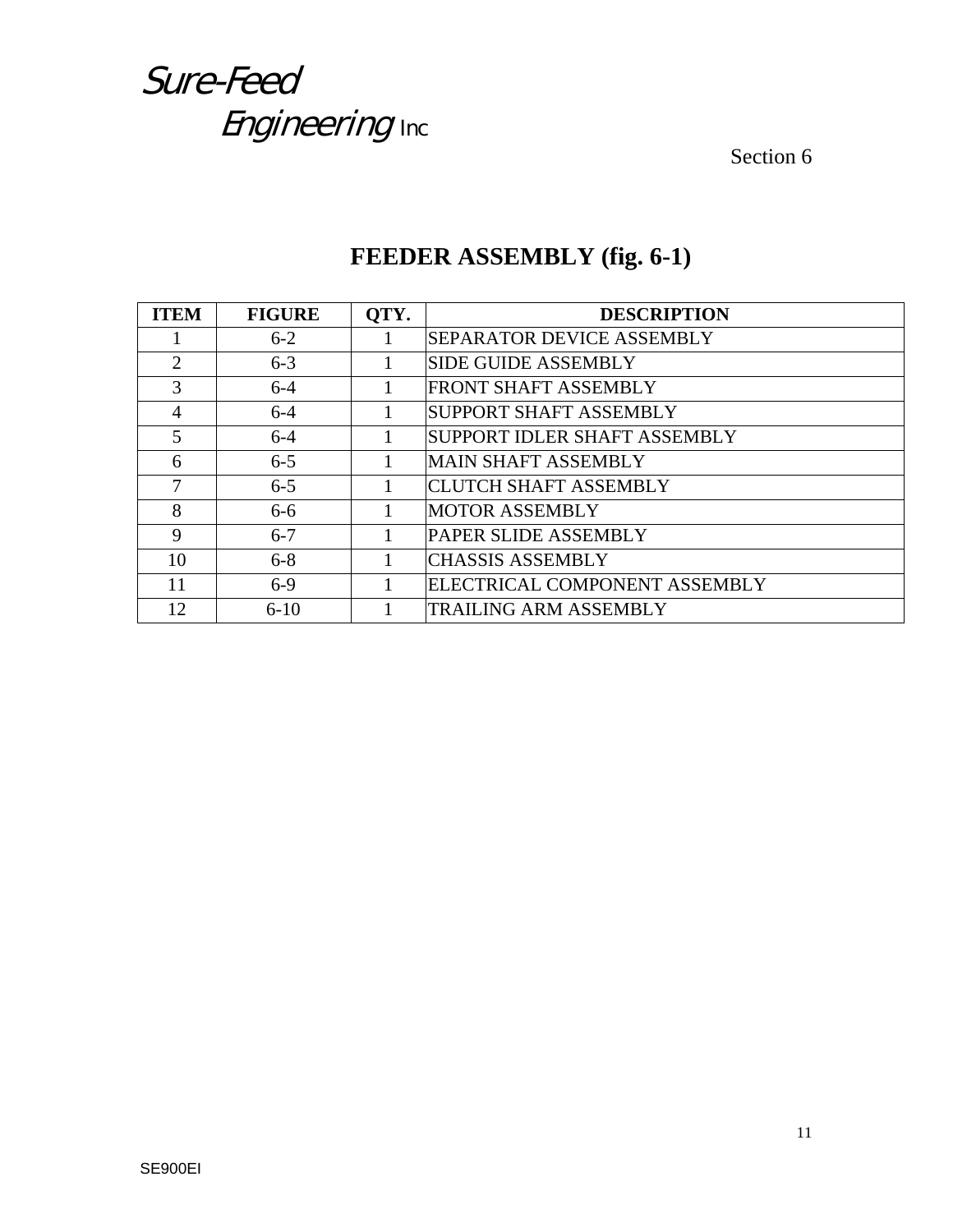Section 6

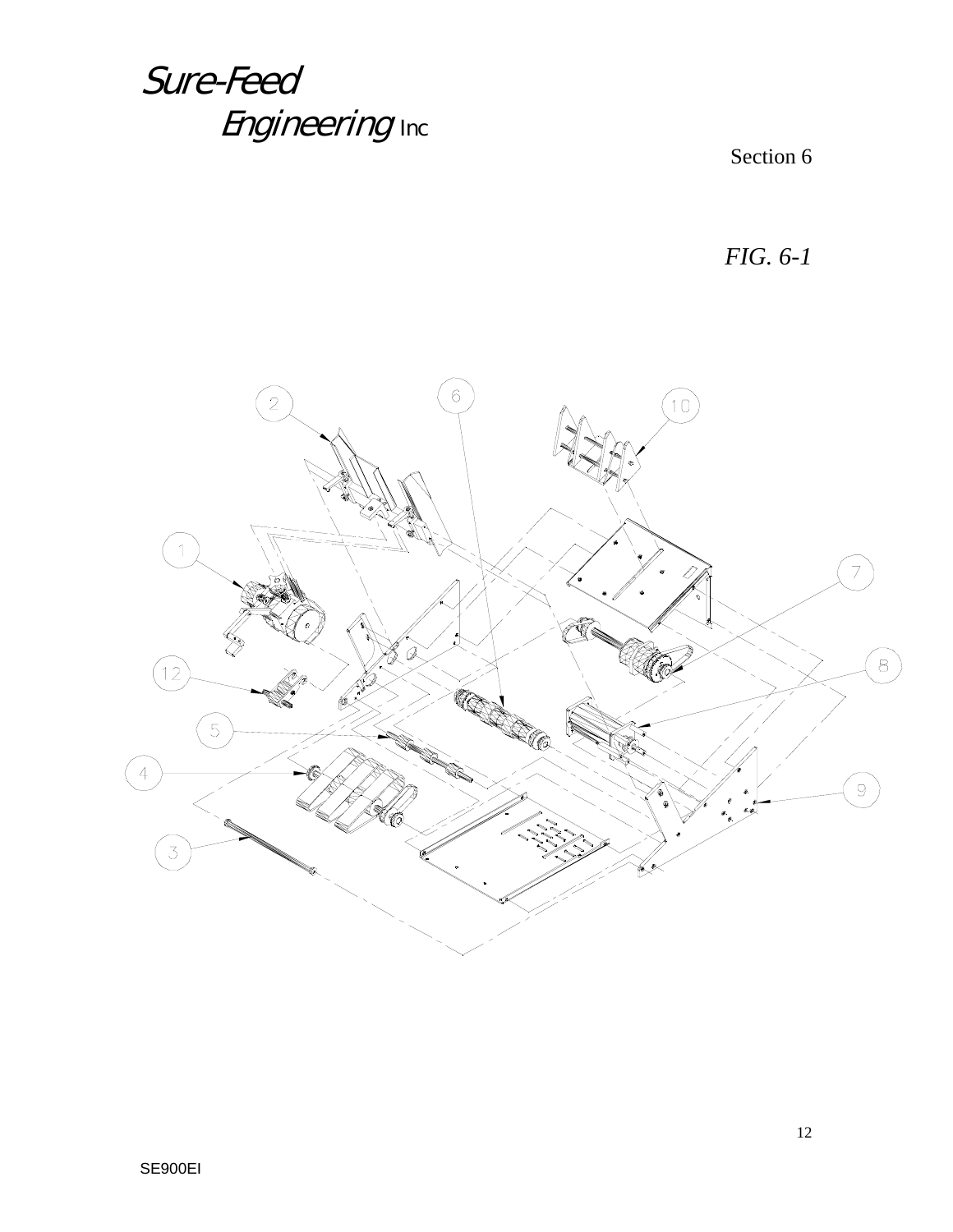Section 6

| <b>ITEM</b>    | PART NO.  | QTY.           | <b>DESCRIPTION</b>                    |
|----------------|-----------|----------------|---------------------------------------|
|                | 10007-001 | 1              | <b>BLOCK, SEPARATOR, 3" ROLLER</b>    |
| $\overline{2}$ | 10011-001 | 1              | PLATE, MOTOR MOUNT (SEPARATOR)        |
| $\overline{3}$ | 10004-001 | 1              | SHAFT, SEPARATOR                      |
| $\overline{4}$ | 10005-003 | 1              | <b>SHROUD, SEPARATOR</b>              |
| 5              | 99001-001 | $\mathbf{1}$   | MOTOR, SEPARATOR                      |
| 6              | 99002-001 | $\mathbf{1}$   | PULLEY, 100MXL025 (NO HUB 3/8" B.)    |
| $\overline{7}$ | 99002-002 | 1              | PULLEY, 16MXL025 (3/16" B.)           |
| 8              | 10006-001 | $\overline{2}$ | WHEEL, SEPARATOR, 3" DIA              |
| 9              | 99000-006 |                | <b>BELT, 115MXL025</b>                |
| 10             | 10007-010 | $\mathbf{1}$   | BLOCK, SEPARATOR ADJUSTING (REF ONLY) |
| 11             | 10004-028 | 1              | STUD, SEPARATOR ADJUSTING             |
| 12             | 99003-001 | 3              | BEARING, 3/8" I.D. X 7/8" O.D.        |
| 13             | 99004-001 | 1              | KNOB, 5/16-24 FE                      |
| 14             | 10014-002 | $\overline{4}$ | O-RING, SEPARATOR 3"                  |
| 15             | 99005-001 | 1              | SPRING, .068 X .48 X 1-7/16"          |
| 16             | 99006-001 | 1              | PIN, DOWEL, 3/8" X 1-1/4"             |
| 17             | 10012-002 | 2              | STANDOFF, SEPARATOR MOTOR             |
| 18             |           | 1              | NUT, HEX, 5/16-24                     |
| 19             |           | $\overline{2}$ | WASHER, FLAT, 5/16                    |
| 20             |           | $\overline{2}$ | SCREW, PAN HD, 6-32 X 2-1/2"          |

#### **SEPARATOR DEVICE ASSEMBLY (Fig. 6-2)**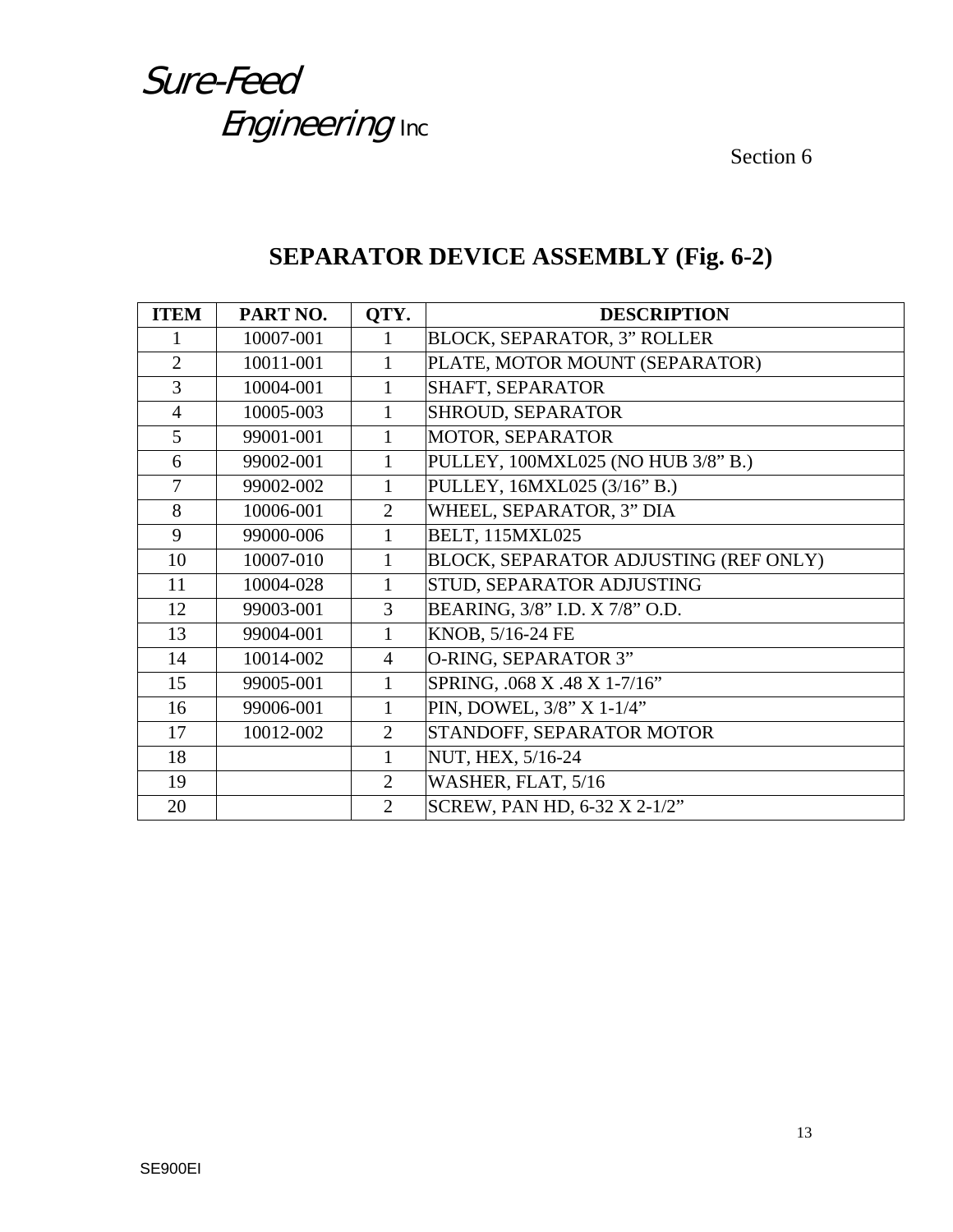Section 6

#### **SEPARATOR DEVICE ASSEMBLY CONT' (Fig. 6-2)**

| 21 |                  | 1              | SCREW, SET, 10-24 X 1/8"                       |
|----|------------------|----------------|------------------------------------------------|
| 22 | <b>NOT SHOWN</b> | 4              | SCREW, SET, 10-24 X 3/8" (3" SEPERATOR WHEELS) |
| 23 |                  | $\overline{2}$ | <b>SCREW, FLAT HD, 8-32 X 1/2</b>              |
| 24 | 99003-017        | 5              | WASHER, NYLON, 3/8 ID X 1/16                   |
| 25 | 99003-016        | $\overline{2}$ | WASHER, NYLON, 3/8 ID X 1/32                   |
| 26 | 99006-002        | $\overline{2}$ | PIN, DOWEL, 5/16 X 3"                          |
| 27 | 10009-011        |                | ARM, SENSOR                                    |
| 28 | 10009-007        |                | ARM, SENSOR                                    |
| 29 | 10009-006        |                | MOUNT, SENSOR                                  |
| 30 | 98009-001        |                | <b>SENSOR, RECIEVER</b>                        |
| 31 |                  | 2              | WASHER, LOCK #10                               |
| 32 |                  | 5              | WASHER, FLAT, #10                              |
| 33 |                  | 1              | <b>NUT, LOCK, 10-24</b>                        |
| 34 |                  | 1              | SCREW, SKT HD, 8-32 X 3/4                      |
| 35 |                  | 1              | WASHER, LOCK, #8                               |
| 36 |                  | $\overline{2}$ | WASHER, FLAT, #8                               |
| 37 |                  | $\overline{2}$ | <b>SCREW, SKT HD, 6-32 X 1/2</b>               |
| 38 |                  | $\overline{2}$ | SCREW, PAN HD, 10-24 X 1-1/4                   |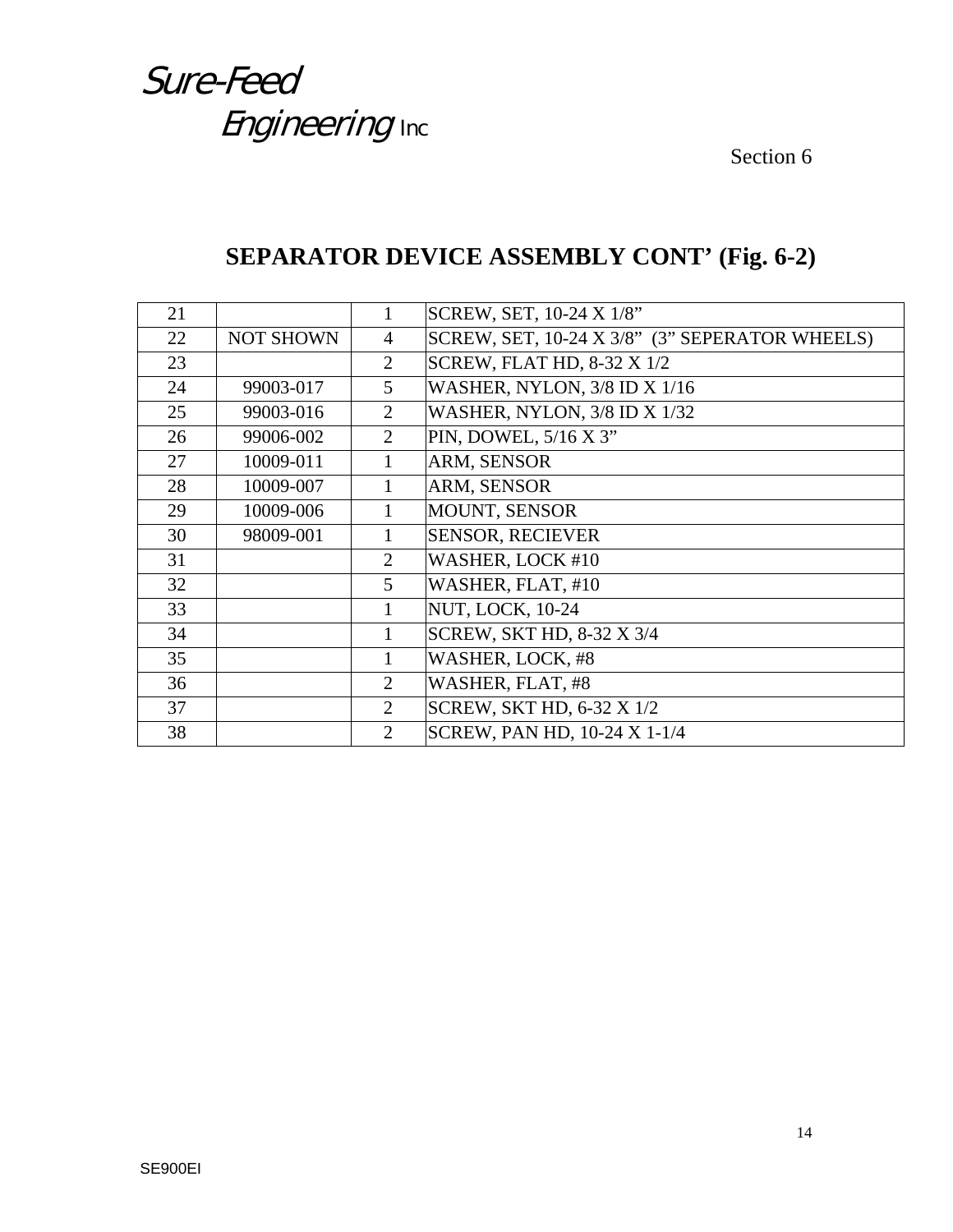Section 6

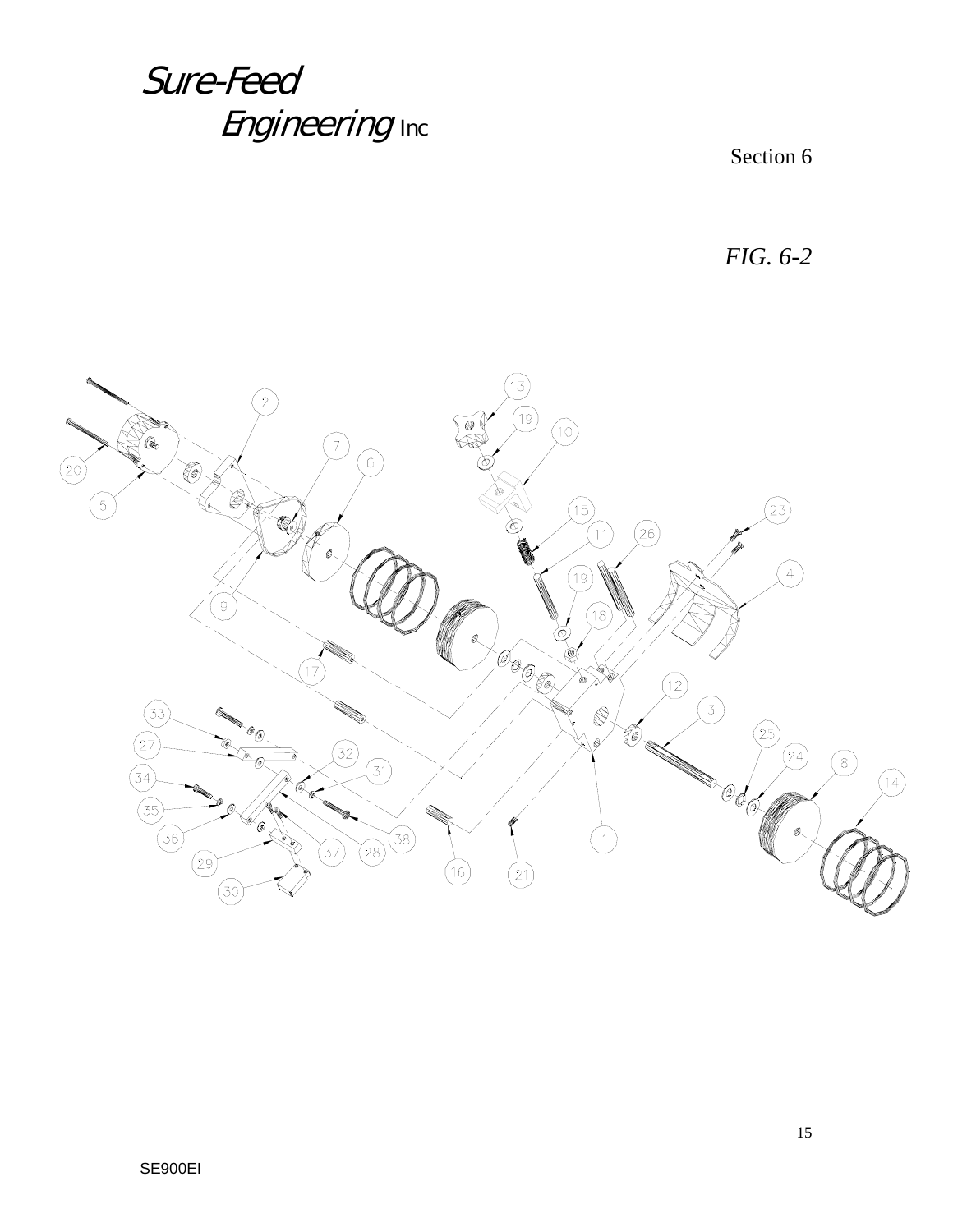Section 6

| <b>ITEM</b>                 | PART NO.  | OTY.                  | <b>DESCRIPTION</b>                |
|-----------------------------|-----------|-----------------------|-----------------------------------|
|                             | 10003-001 |                       | <b>TIE BAR</b>                    |
| $\mathcal{D}_{\mathcal{L}}$ | 10005-010 |                       | GUIDE, SIDE, RH 900EI (TALL)      |
| 3                           | 10005-011 |                       | GUIDE, SIDE, LH 900EI (TALL)      |
| 4                           | 10005-002 |                       | <b>GUIDE, FRONT PAPER (TALL)</b>  |
| 5                           | 10007-010 |                       | <b>BLOCK, SEPARATOR ADJUSTING</b> |
| 6                           | 10009-002 | 2                     | BRACKET, SIDE GUIDE MTG.          |
| 7                           | 99004-003 | 2                     | HANDLE, RATCHET 10-24             |
| 8                           | 99004-002 | 2                     | KNOB, #10 SCREW                   |
| 9                           |           | $\mathcal{D}_{\cdot}$ | <b>SCREW, SKT HD, 10-24 X 1/2</b> |
| 10                          |           | 4                     | <b>SCREW, BTN HD, 10-24 X 1/2</b> |
| 11                          |           | 4                     | SCREW FLAT HD, 10-24 X 3/8        |
| 12                          |           | 4                     | SCREW FLAT HD, 6/32 X 1/2         |

#### **SIDE GUIDE ASSEMBLY (fig. 6-3)**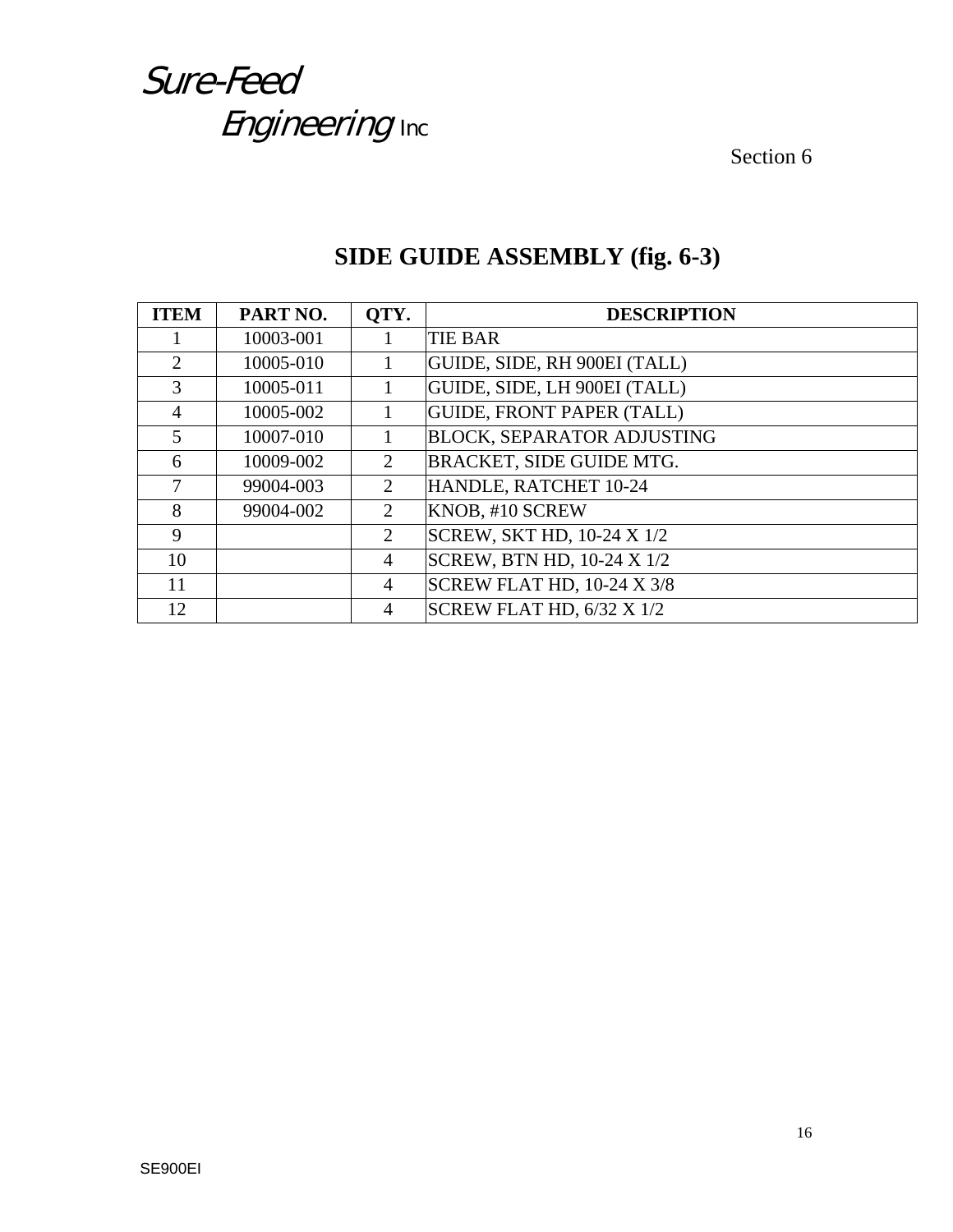Section 6

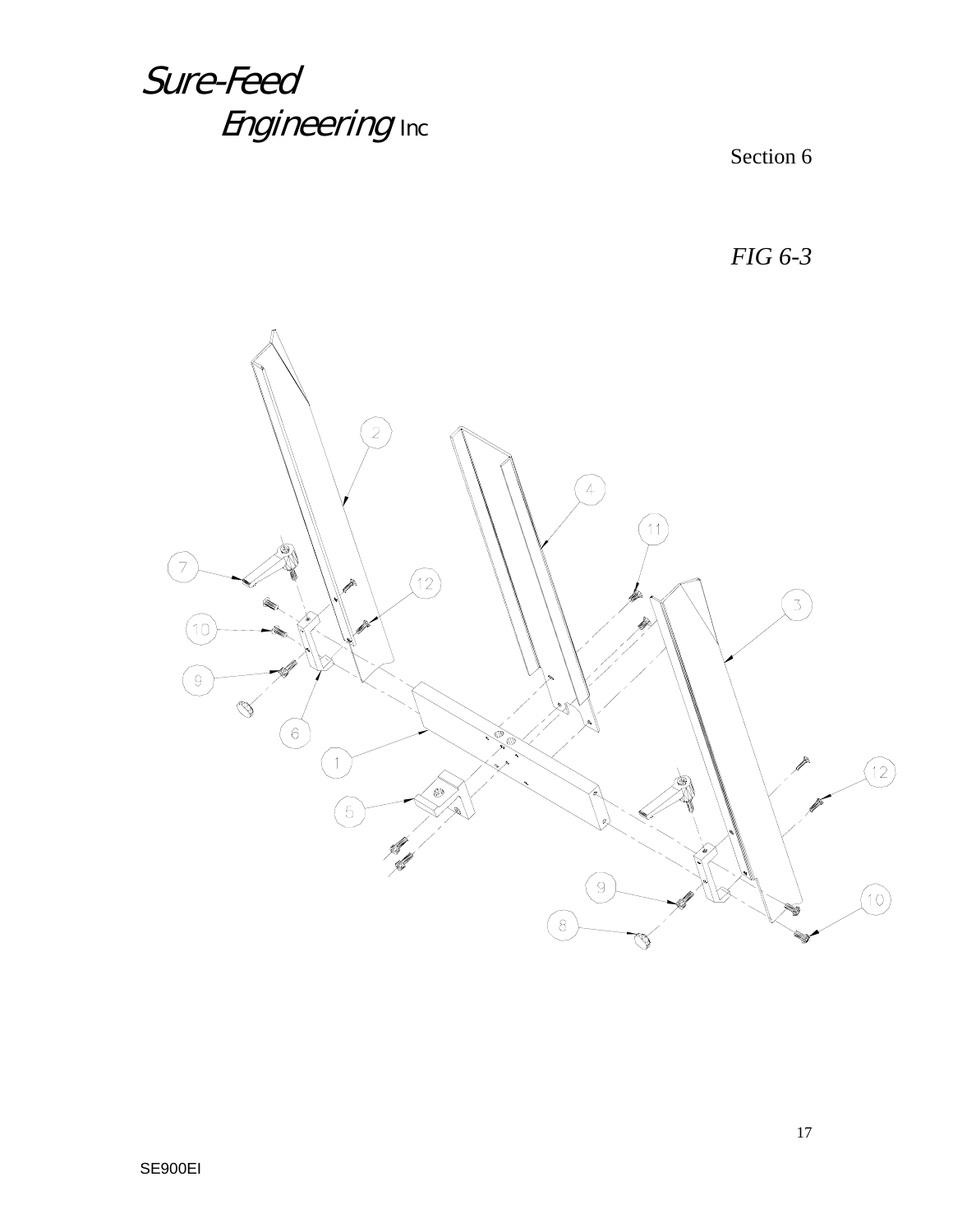Section 6

| <b>ITEM</b>    | PART NO.  | OTY.           | <b>DESCRIPTION</b>                           |
|----------------|-----------|----------------|----------------------------------------------|
|                | 10004-067 |                | SHAFT, FRONT, SE-900-EI                      |
| 2              | 10004-002 |                | SHAFT, MAIN, SE-900-EI                       |
| 3              | 10004-003 |                | SHAFT, SUPPORT IDLER, SE-900-EI              |
| 4              | 10006-015 | 3              | PULLEY, MATE                                 |
| $\mathfrak{S}$ | 10006-013 | 2              | <b>NIP ROLLER</b>                            |
| 6              | 10006-012 | 3              | <b>ROLLER, IDLER</b>                         |
| 7              | 99002-003 |                | PULLEY, 20XL037                              |
| 8              | 99003-003 | $\overline{2}$ | BEARING, SEALED, 1/2 ID X 1-1/8" OD W/GROOVE |
| 9              | 99003-008 | 6              | BEARING, SEALED, 3/8 X 7/8                   |
| 10             | 99003-002 | $\overline{2}$ | BEARING, SEALED, 1/4 X 5/8                   |
| 11             | 99022-003 | 6              | SNAP RING, 3/8                               |
| 12             | 99000-001 |                | BELT, TIMING 90XL037                         |
| 13             | 99000-004 |                | <b>BELT, RED GUM</b>                         |
| 14             |           | 2              | <b>SCREW, FLAT HD, 8-32 X 1/2</b>            |

#### **FRONT SHAFT ASSEMBLY (fig. 6-4)**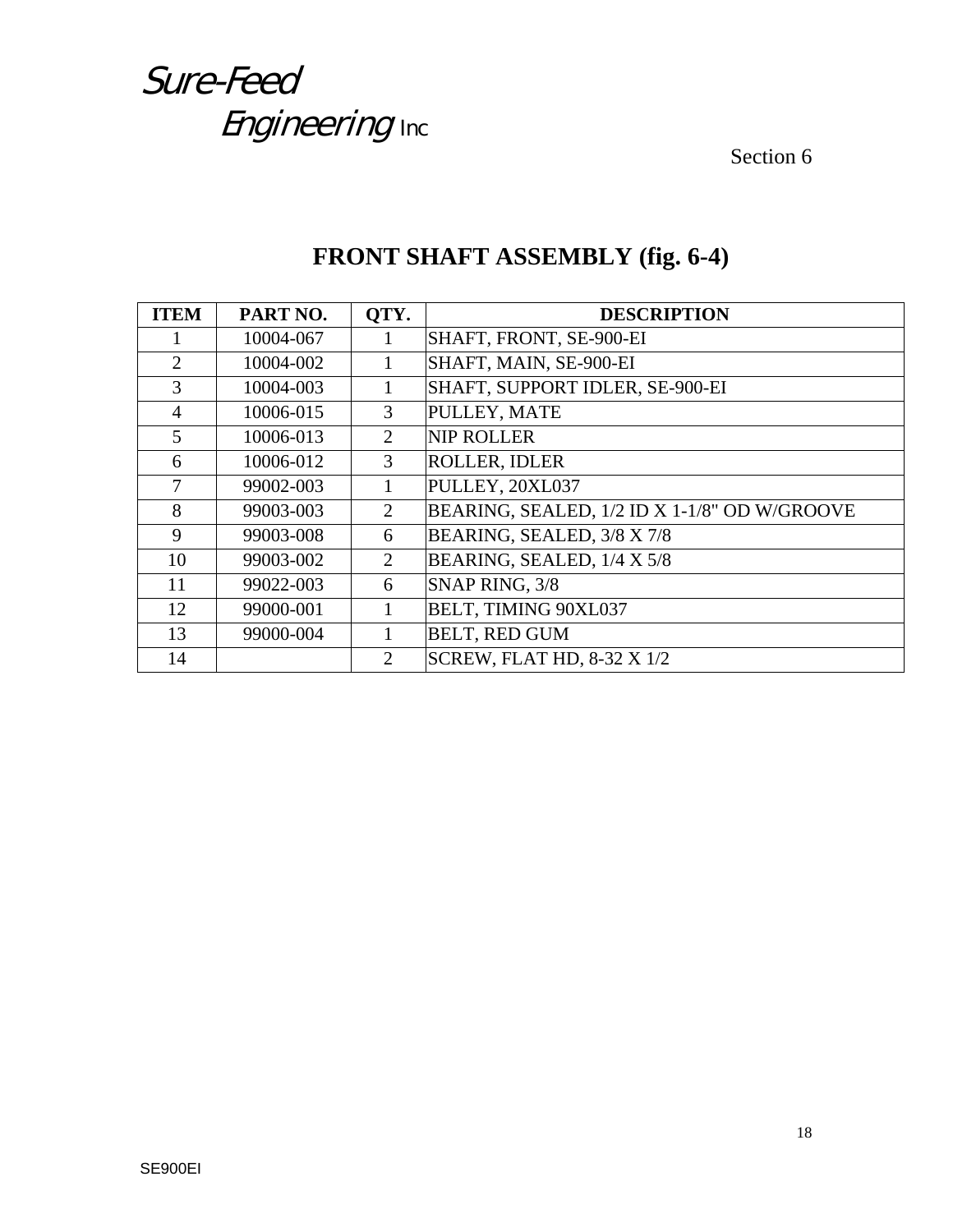Section 6

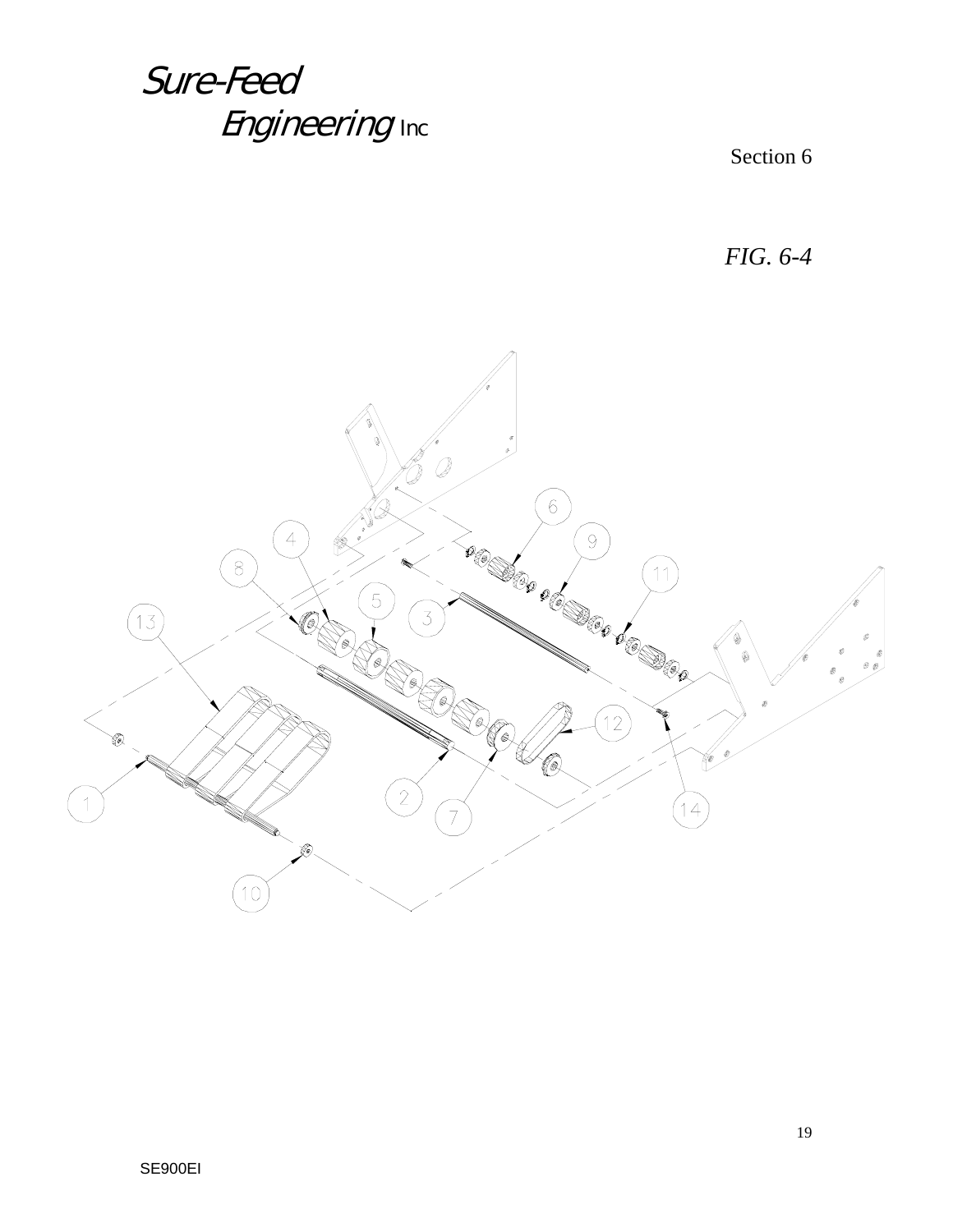Section 6

| <b>ITEM</b>    | PART NO.  | OTY.           | <b>DESCRIPTION</b>                    |
|----------------|-----------|----------------|---------------------------------------|
|                | 10004-002 | 1              | SHAFT, MAIN                           |
| $\overline{2}$ | 10004-005 |                | <b>SHAFT, CLUTCH</b>                  |
| 3              | 99008-001 |                | <b>CLUTCH/BRAKE</b>                   |
| $\overline{4}$ | 10006-014 | $\overline{4}$ | PULLEY, CROWNED                       |
| 5              | 10006-007 | 2              | <b>FEEDER ROLL</b>                    |
| 6              | 99002-003 |                | PULLEY, 20XL037                       |
| 7              | 99002-006 | 2              | PULLEY, 24XL037                       |
| 8              | 10006-006 | 1              | PULLEY, CLUTCH 36XL037                |
| 9              | 99003-007 | 5              | BEARING, 1/2" ID X 1-1/8" OD W/GROOVE |
| 10             | 99022-004 | 6              | SNAP RING 1/2                         |
| 11             |           | 2              | <b>WASHRE, NYLON, 1/2 X 1/16</b>      |
| 12             | 99000-002 | 2              | BELT, TIMING 110XL037                 |
| 13             |           | 6              | SCREW, SET, 10-24 X 3/8               |
| 14             |           | 6              | SCREW, SET, 8/32 X 3/8                |

#### **SUPPORT SHAFT ASSEMBLY (fig. 6-5)**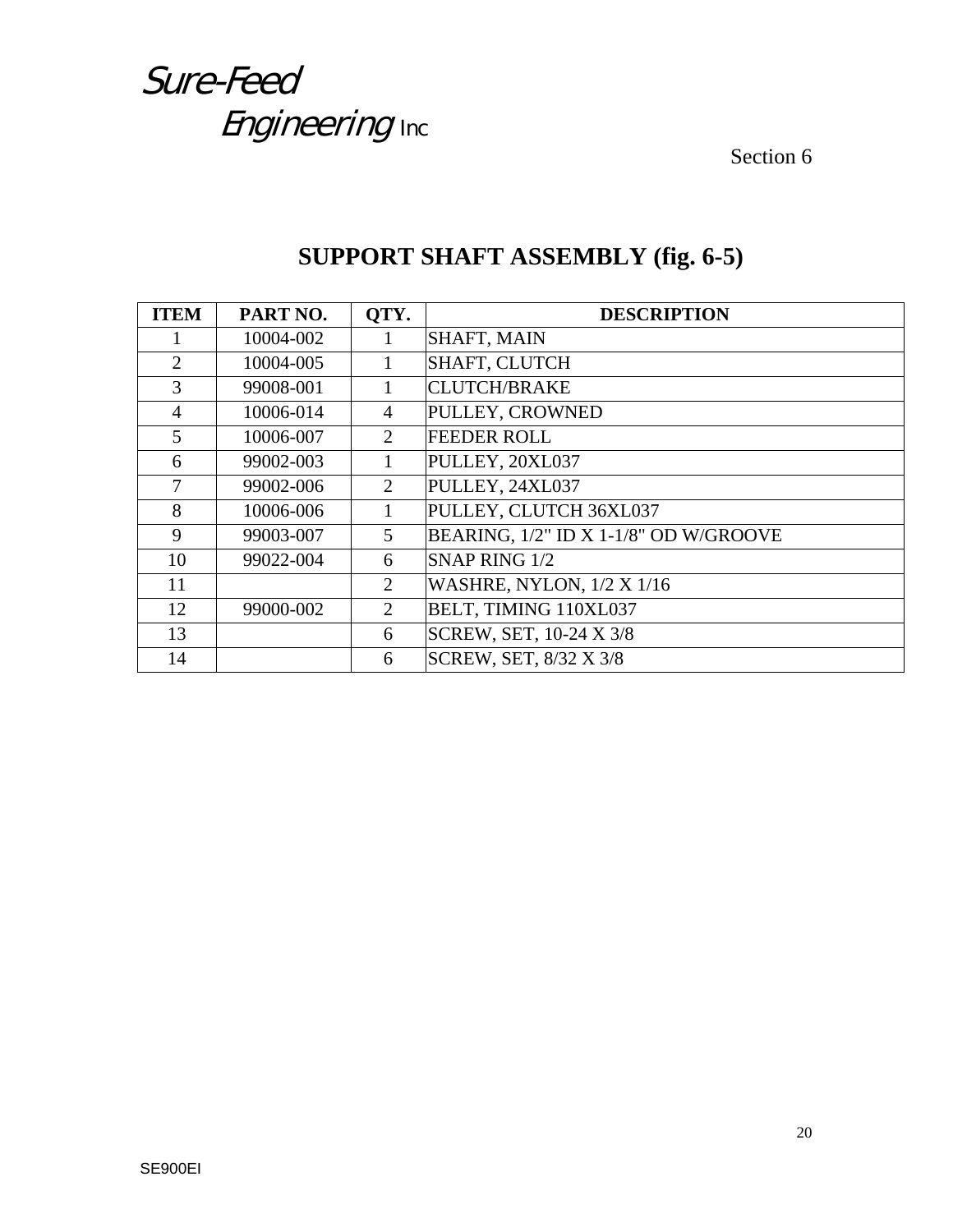Section 6

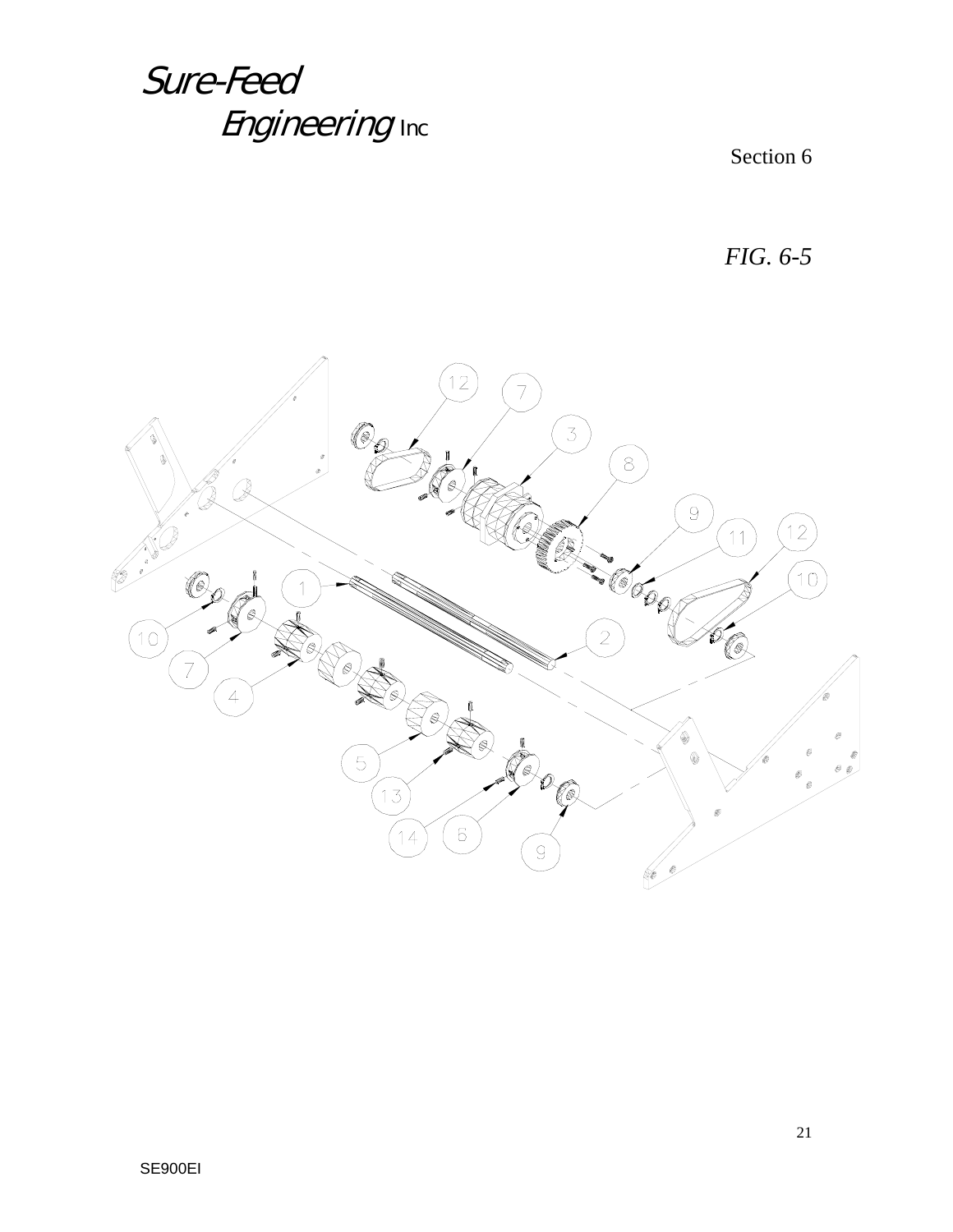Section 6

| <b>ITEM</b>                 | PART NO.  | OTY.           | <b>DESCRIPTION</b>          |
|-----------------------------|-----------|----------------|-----------------------------|
|                             | 99001-003 |                | MOTOR, 4Z142                |
| $\mathcal{D}_{\mathcal{L}}$ | 10012-001 | $\overline{4}$ | STANDOFF, MOTOR (100)       |
| $\mathcal{R}$               | 99002-008 |                | PULLEY, MOTOR 12XL037       |
|                             | 10008-006 |                | <b>STAND OFF, CLUTCH</b>    |
|                             | 99006-021 |                | PIN, ROLL 3/16 X 1-1/4      |
| 6                           |           |                | SCREW, FLAT HD, 10-24 X 3/4 |
|                             |           | 4              | SCREW, SKT HD, 8-32 X 1-3/4 |
|                             |           | 2              | SCREW, SET, 6-32 X 1/4      |

#### **MOTOR ASSEMBLY (Fig. 6-6)**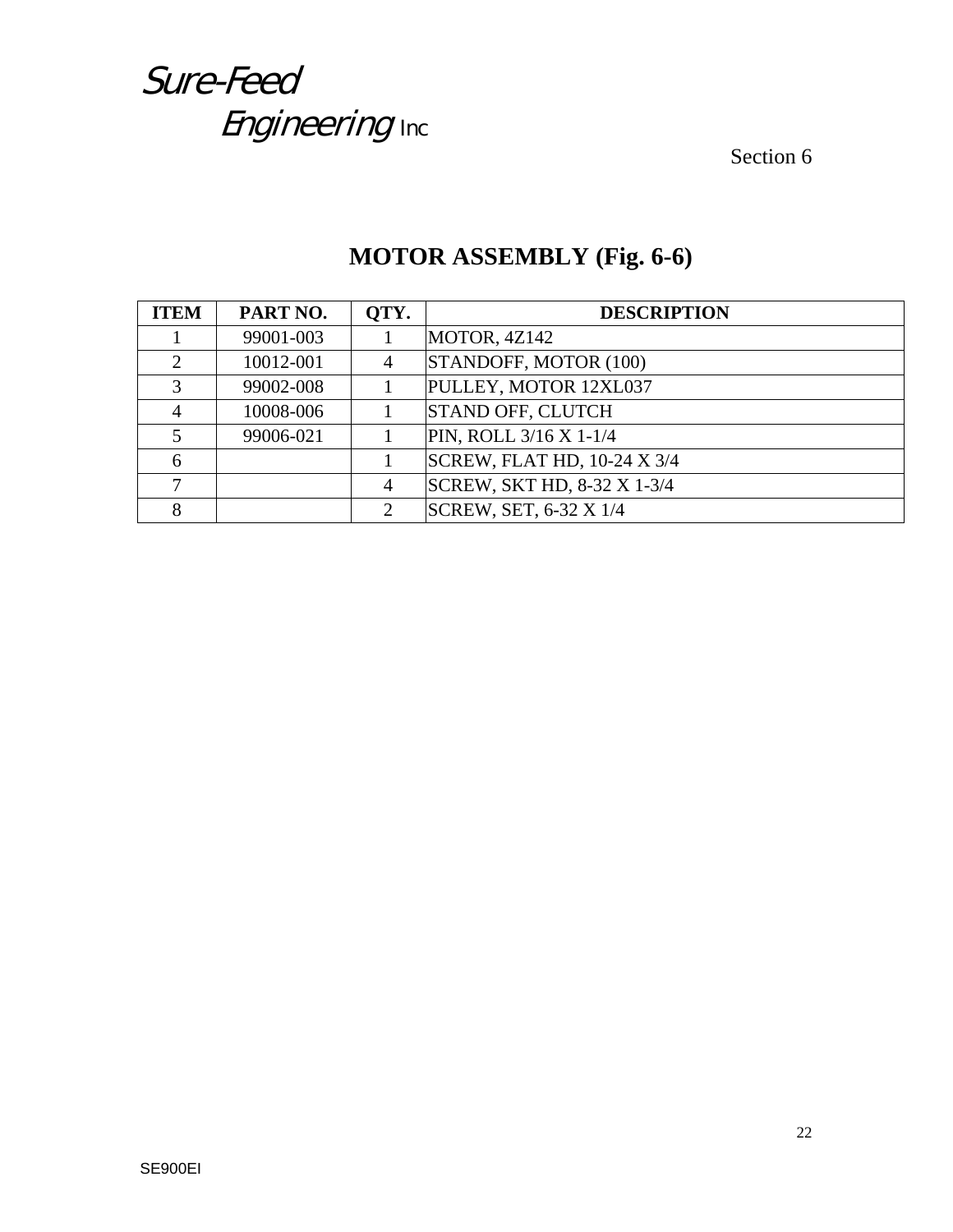Section 6

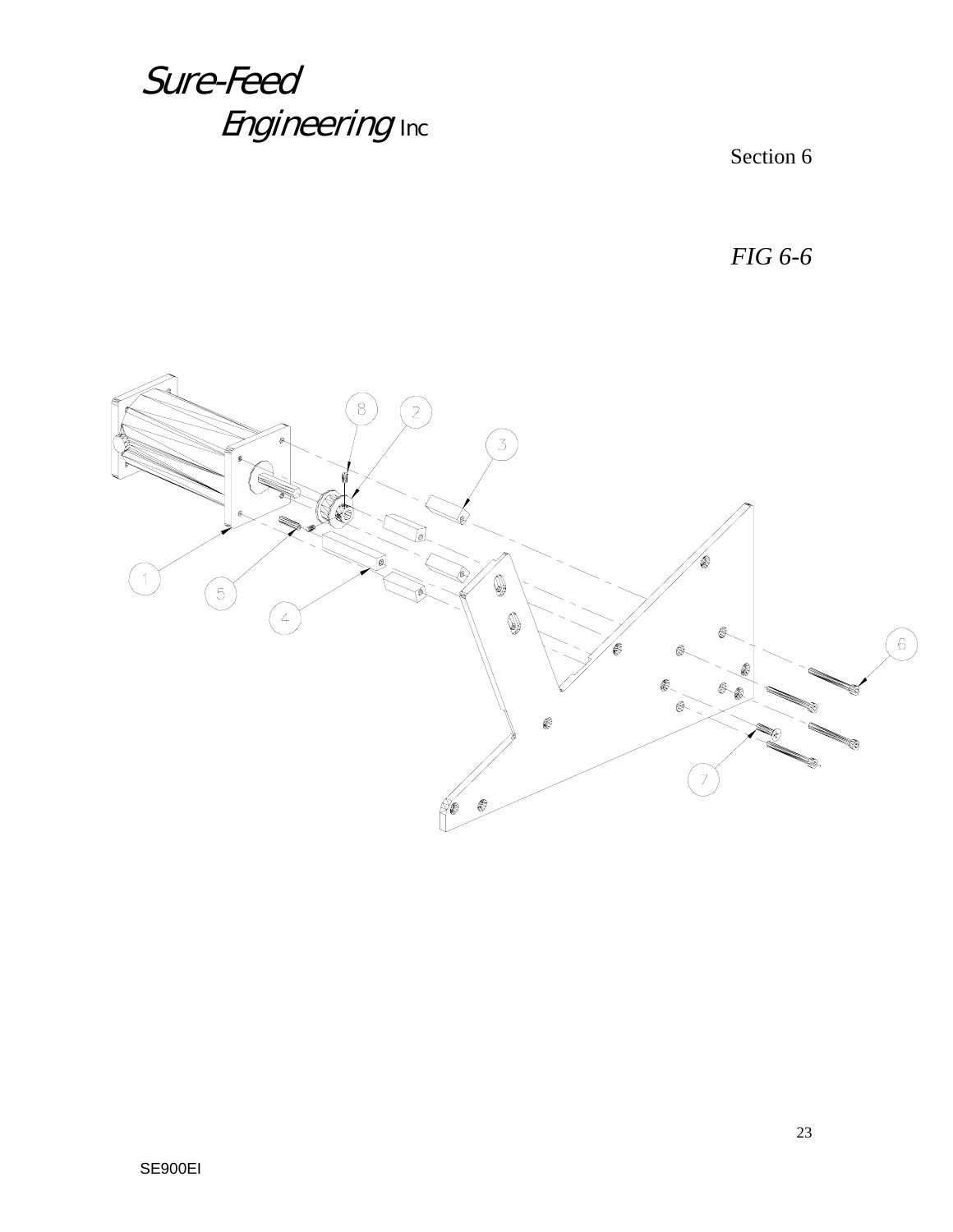Section 6

| <b>ITEM</b> | PART NO.  | OTY. | <b>DESCRIPTION</b>            |
|-------------|-----------|------|-------------------------------|
|             | 10009-003 |      | <b>BRACKET, PAPER SLIDE</b>   |
| 2           | 10004-014 | 2    | <b>SHAFT, PAPER SLIDE</b>     |
| 3           | 10005-016 | 4    | <b>SUPPORT, PAPER SLIDE</b>   |
| 4           | 99022-001 | 8    | RETAINING RING, 1/4"          |
| 5           | 99004-002 |      | KNOB, #10 SCREW               |
| 6           |           |      | SCREW, SOCKET HD, 10-24 X 1/2 |
| 7           | 10007-003 |      | <b>NUT, PAPER SLIDE</b>       |
| 8           | 10007-004 |      | <b>WASHER, PAPER SLIDE</b>    |
| 9           | 99006-020 |      | PIN, ROLL, 5/32 X 3/4         |
| 10          |           |      | WASHER, FLAT, #6              |

#### **PAPER SLIDE ASSEMBLY (fig. 6-7)**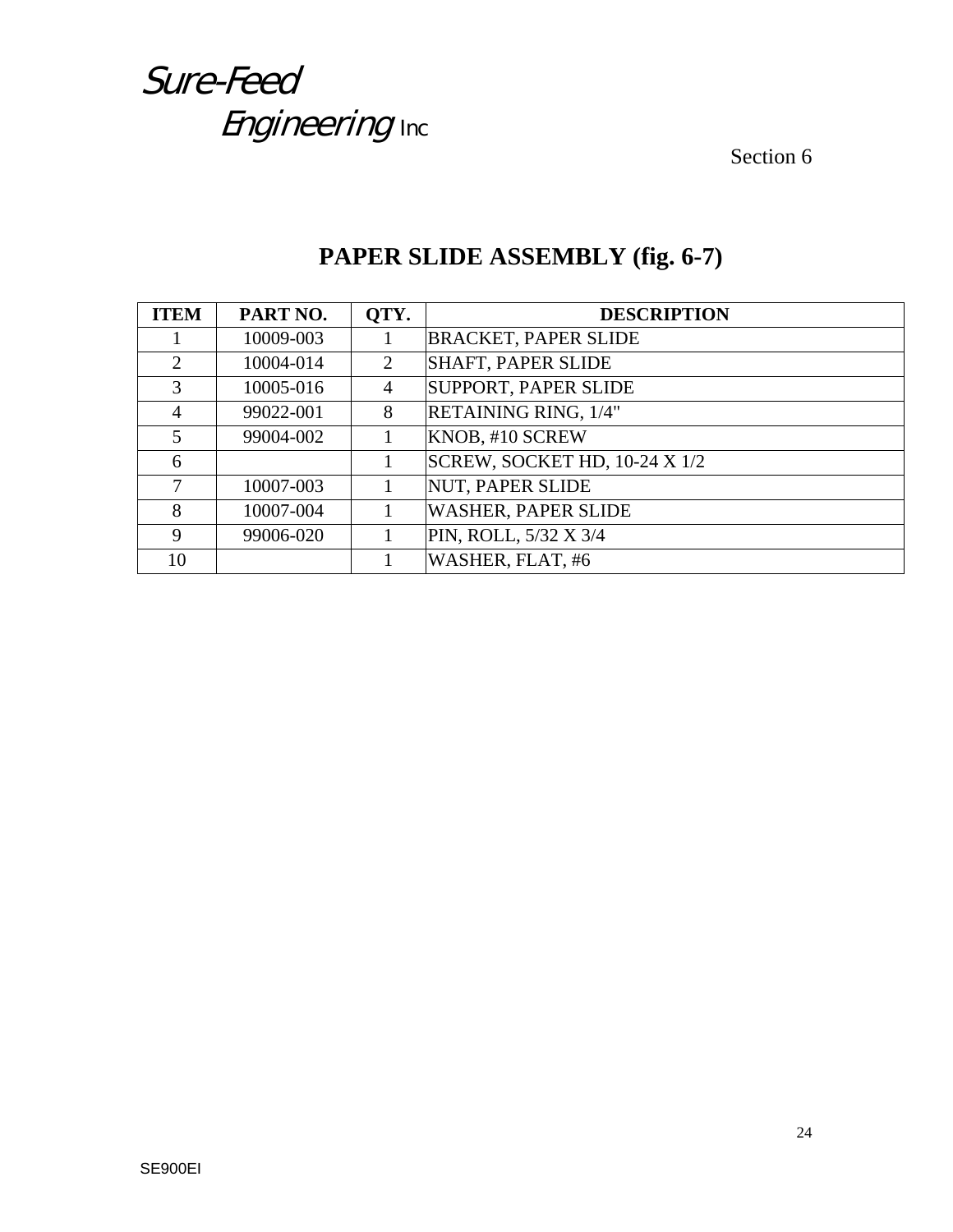Section 6

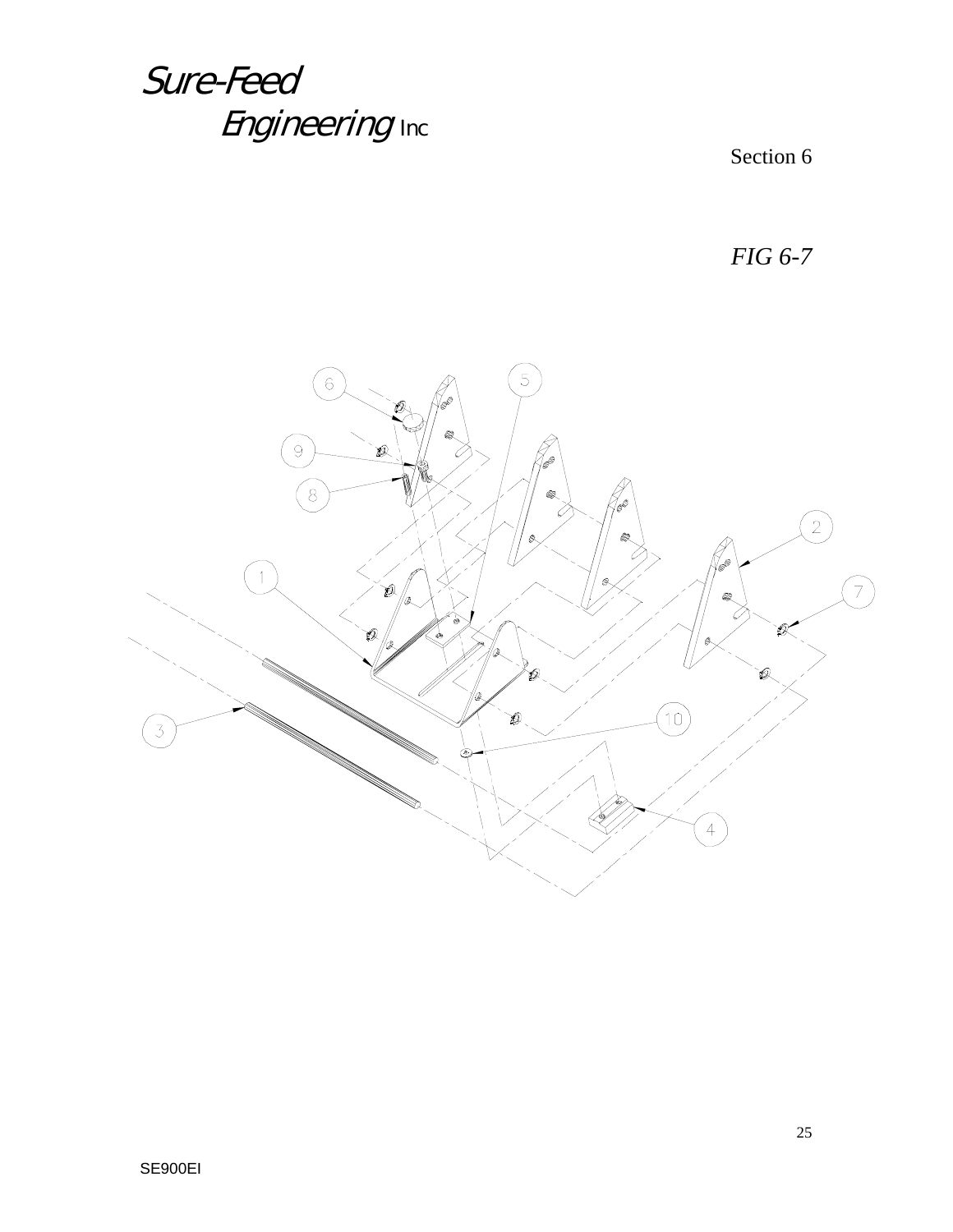Section 6

| <b>ITEM</b>    | PART NO.  | QTY.           | <b>DESCRIPTION</b>                 |
|----------------|-----------|----------------|------------------------------------|
|                | 10000-002 |                | SIDE FRAME, L.H. (900-EI)          |
| 2              | 10000-001 |                | SIDE FRAME, R.H. (900-EI)          |
| 3              | 10001-001 |                | COVER, TOP                         |
| $\overline{4}$ | 10002-001 |                | COVER, BOTTOM                      |
| 5              | 99007-001 | 4              | <b>SUCTION CUP, FOOT</b>           |
| 6              |           | 4              | <b>NUT, HEX 8-32</b>               |
| 7              |           | 4              | WASHER, LOCK #8                    |
| 8              |           | 10             | <b>NUT, PEM 10-24</b>              |
| 9              |           | 10             | <b>SCREW, FLAT HD, 10-24 X 1/2</b> |
| 10             | 17005-002 |                | EXTENSION GUIDE, INSERT POCKET     |
| 11             |           | $\overline{2}$ | SCREW, PAN HD, 10-24 X 1/2         |

#### **CHASSIS ASSEMBLY (Fig. 6-8)**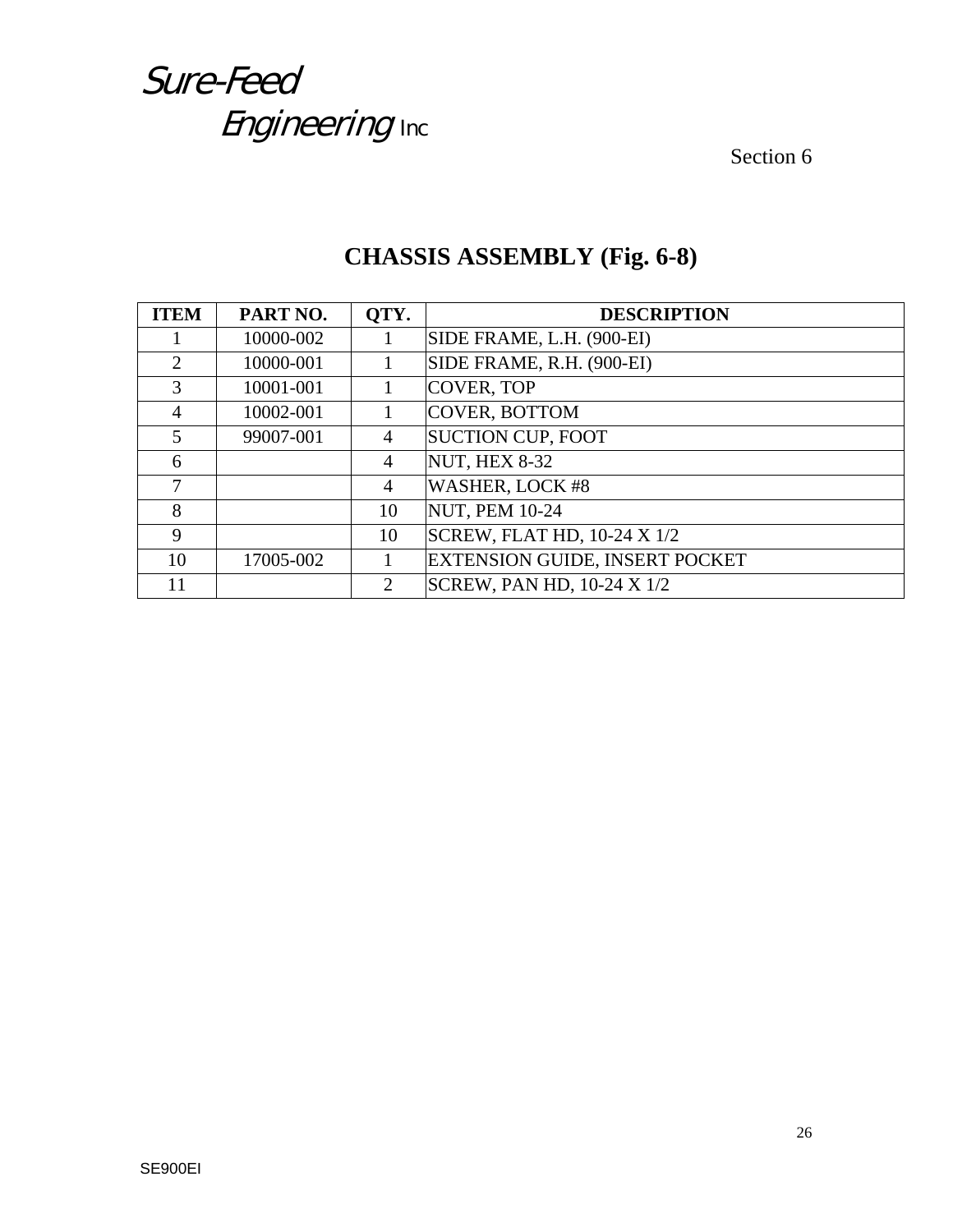Section 6

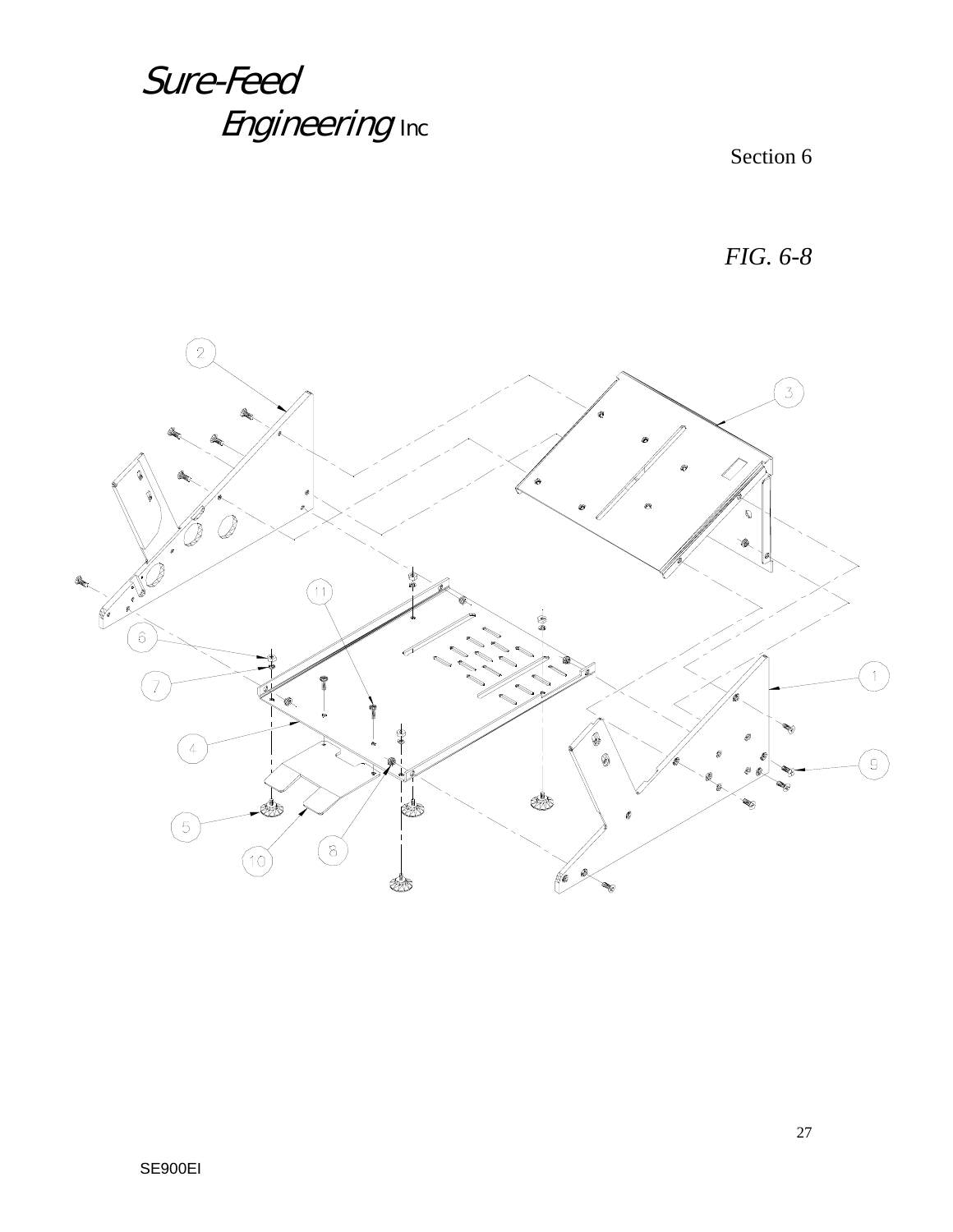Section 6

#### **ELECTRICAL COMPONENT ASSEMBLY (Fig. 6-9)**

| <b>ITEM</b> | PART NO.  | OTY.           | <b>DESCRIPTION</b>                     |
|-------------|-----------|----------------|----------------------------------------|
|             | 98000-001 | 1              | SWITCH, POWER (RED ROCKER)             |
| 2           | 98004-002 |                | <b>CIRCUIT BREAKER, 1 AMP</b>          |
| 3           |           | 12             | <b>NUT, HEX, 6-32</b>                  |
| 4           | 98007-001 |                | CORD, POWER (NOT SHOWN)                |
| 5           | 98005-001 |                | CONTROLLER, MOTOR, 90 VDC W/ SPEED POT |
| 6           | 98001-002 | 1              | TERMINAL STRIP (12 CONNECTOR)          |
| 7           | 98006-002 |                | <b>CIRCUIT BOARD I/O</b>               |
| 8           | 98003-001 |                | RECEPTACLE, PLUG                       |
| 9           | 98008-001 |                | <b>TRANSFORMER</b>                     |
| 10          | 99004-015 |                | KNOB, SPEED POT                        |
| 11          |           | 2              | <b>SCREW, PAN HD, 6-32 X 3/4</b>       |
| 12          |           | $\overline{4}$ | <b>SCREW, PAN HD, 6-32 X 1/2</b>       |
| 13          |           | 6              | <b>SCREW, FLAT HD, 6-32 X 1/2</b>      |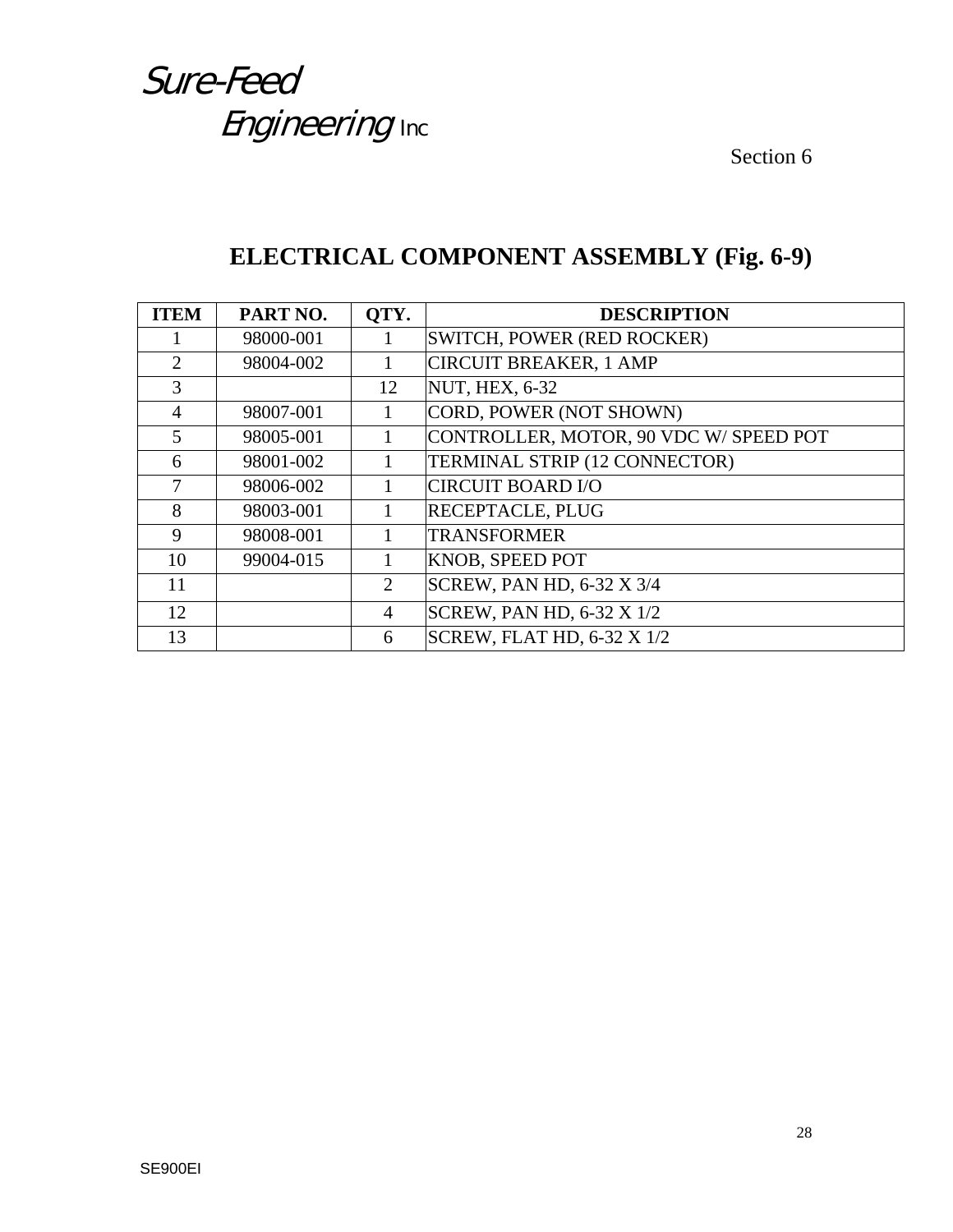Section 6

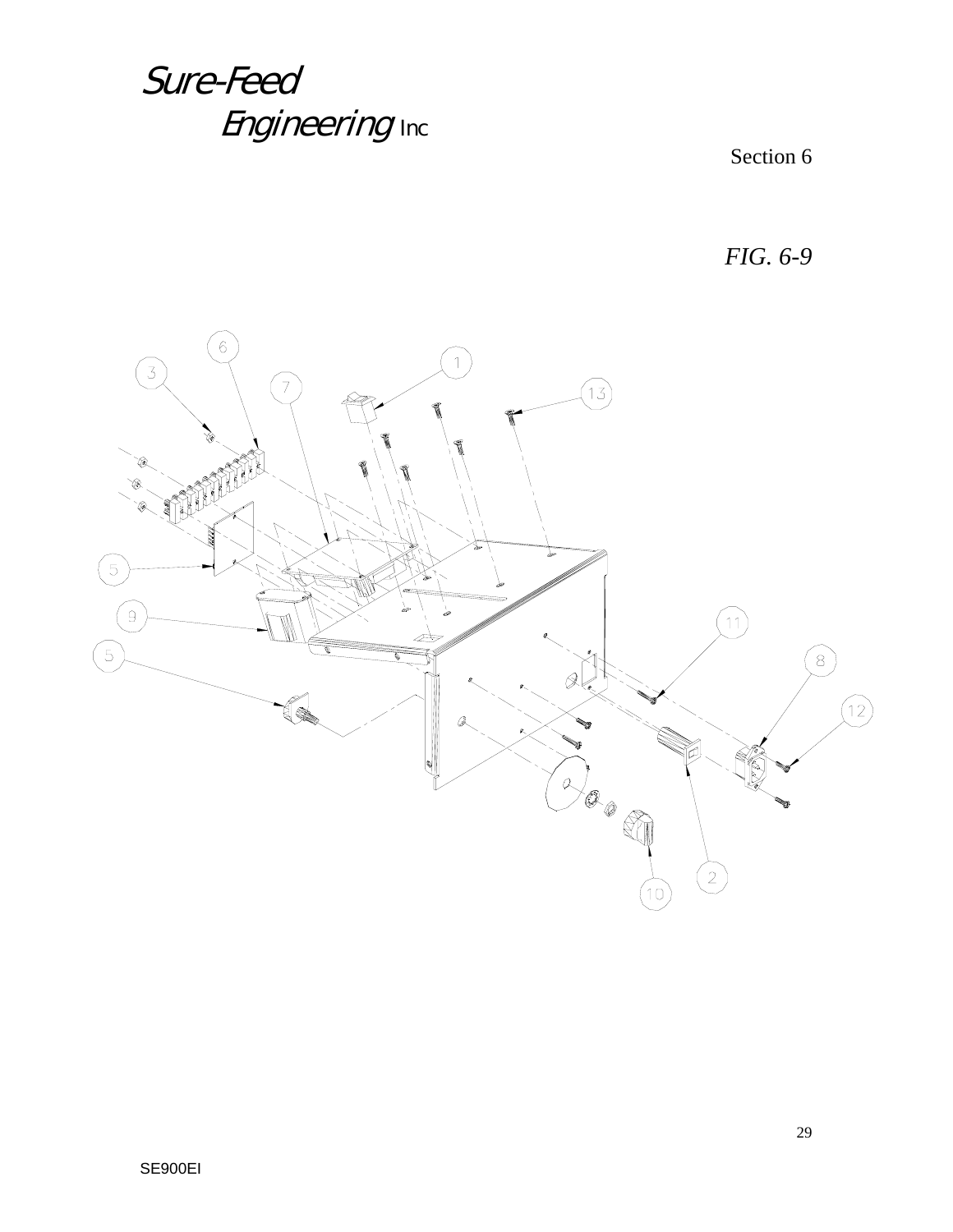Section 6

| <b>ITEM</b> | PART NO.  | OTY.                        | <b>DESCRIPTION</b>                |
|-------------|-----------|-----------------------------|-----------------------------------|
|             | 10011-002 | 2                           | ARM, TRAILER                      |
| $\bigcap$   | 10012-003 | $\mathcal{D}_{\mathcal{L}}$ | <b>SPACER</b>                     |
|             | 10006-016 |                             | <b>ROLLER</b>                     |
|             | 10004-007 | 2                           | <b>WEIGHT</b>                     |
|             |           | 2                           | <b>SCREW, PAN HD 8/32 X 1-1/4</b> |
|             |           | 2                           | SCREW, PAN HD $8/32$ X $3/8$      |
|             |           | 4                           | WASHER, LOCK INT. TOOTH #8        |

#### **TRAILING ARM ASSEMBLY (Fig. 6-10)**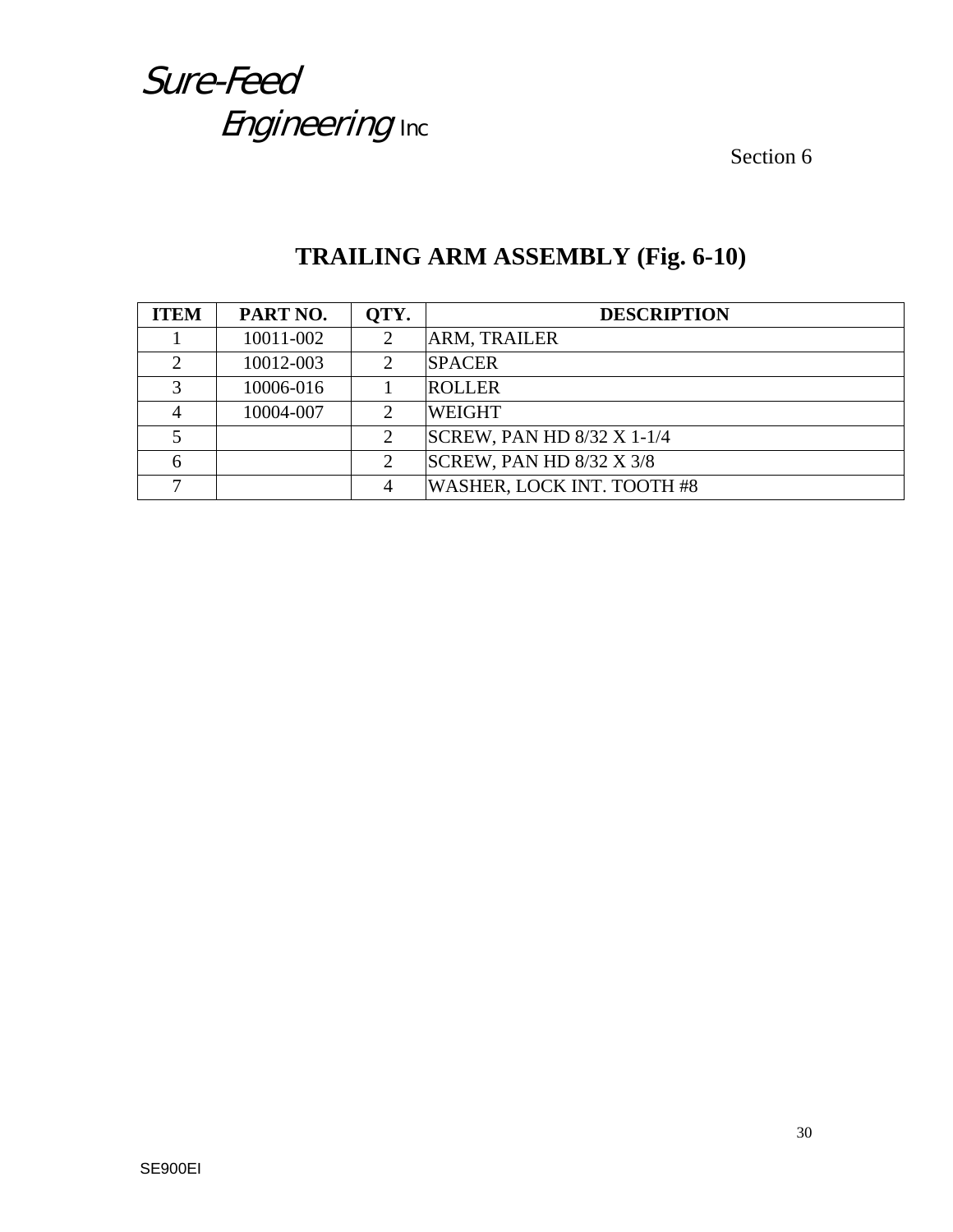Section 6

Σεχτιον 6

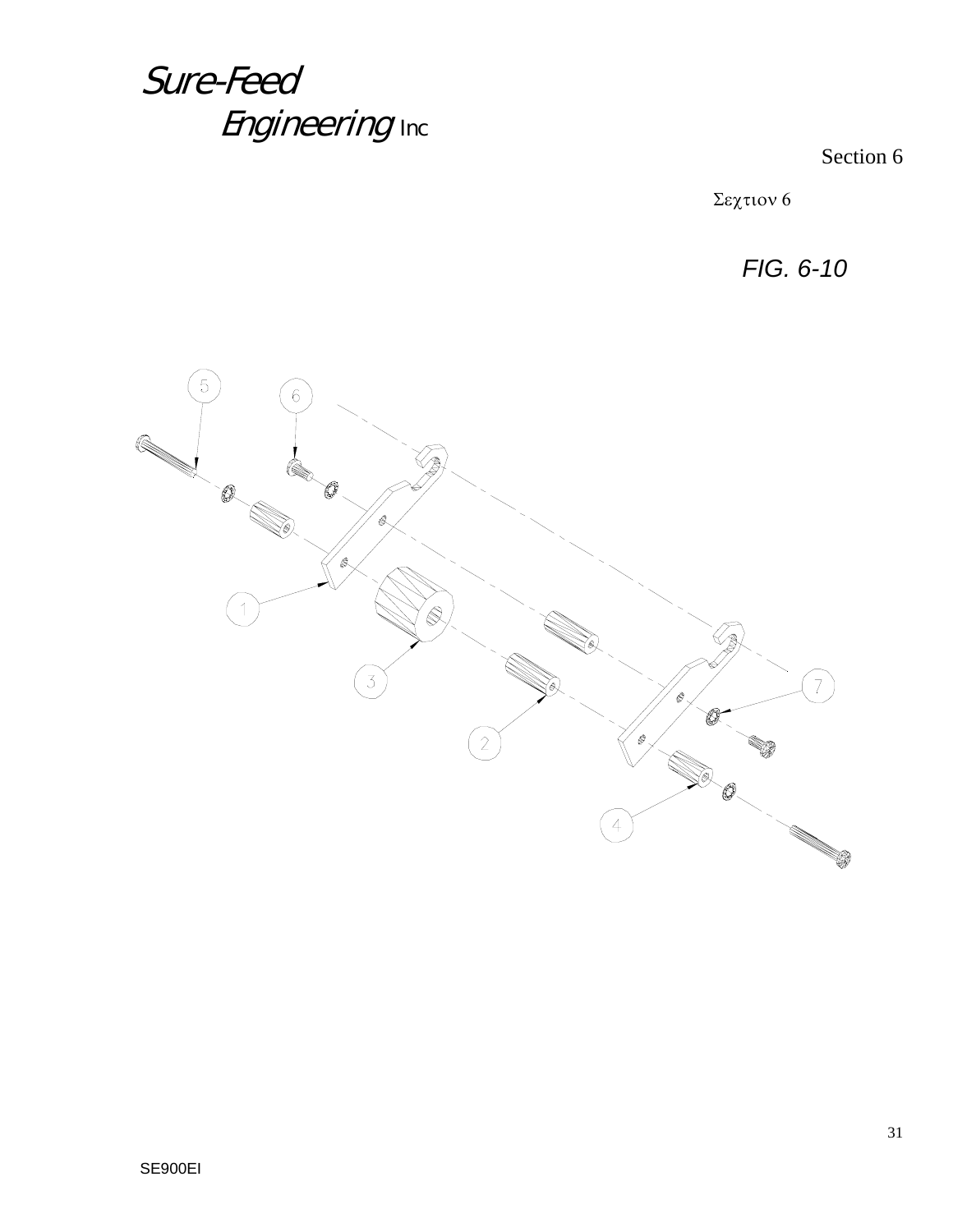Section 6

#### **ATTACHMENT ASSEMBLY (Fig. 6-11)**

| <b>ITEM</b> | PART NO.   | OTY. | <b>DESCRIPTION</b>                           |
|-------------|------------|------|----------------------------------------------|
|             | <b>REF</b> |      | <b>FRONT PAPER GUIDE, SWING ARM INSERTER</b> |
|             | <b>REF</b> |      | <b>BACK PLATE, SWING ARM INSERTER</b>        |
|             | 10017-001  |      | PAPER KNOCKDOWN ASSY (900EI ATTACHMENT)      |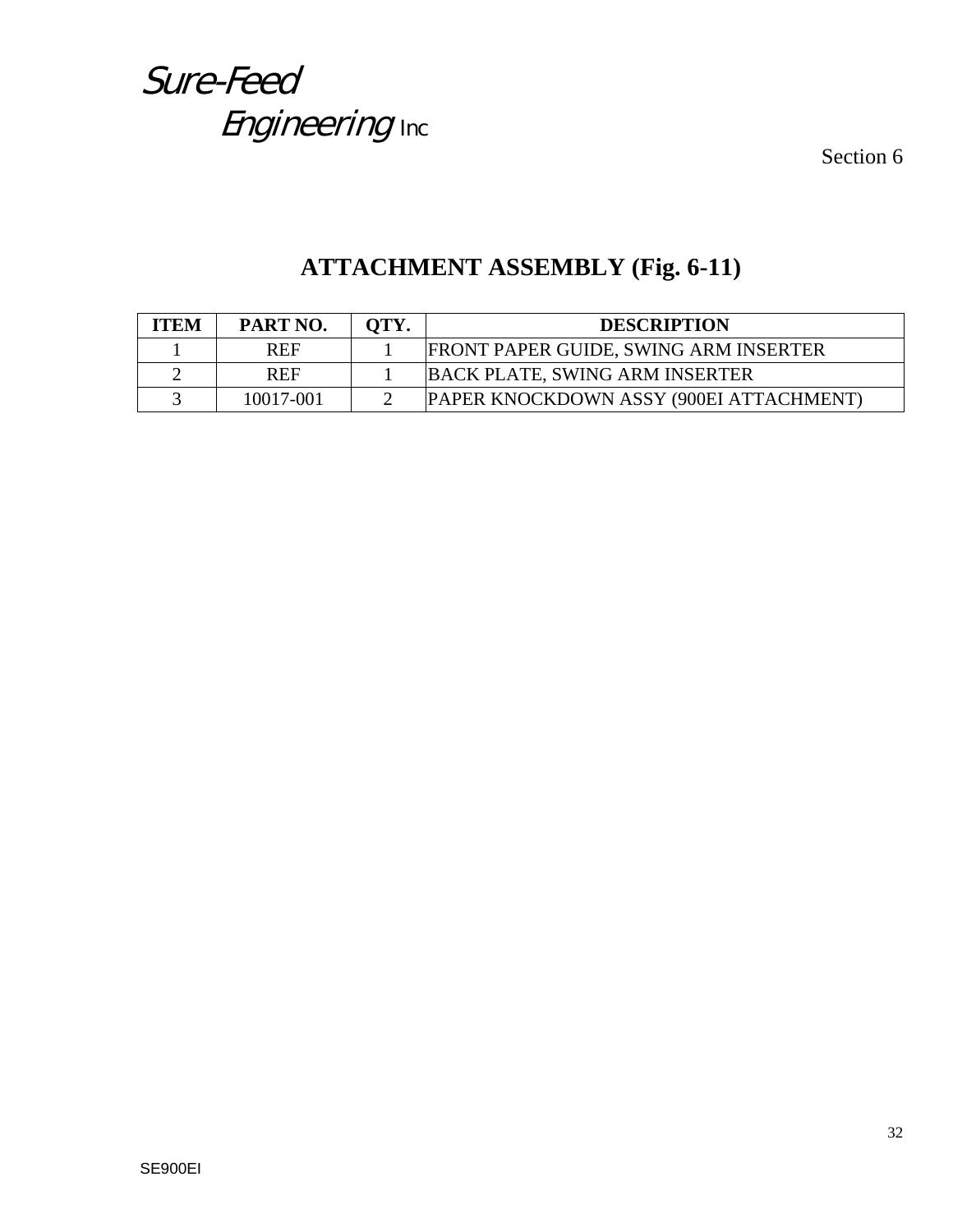Section 6

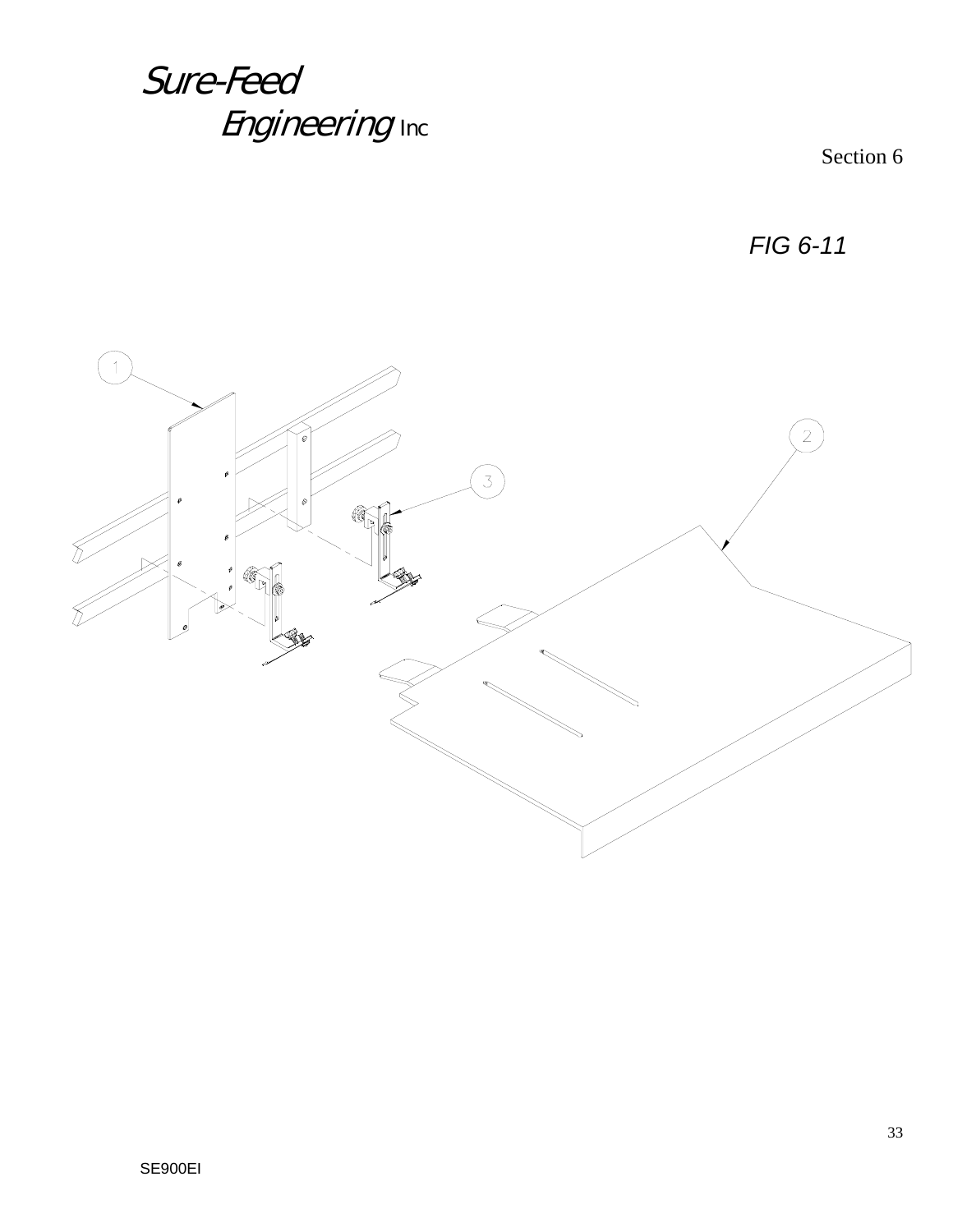Section 6

| <b>ITEM</b>                 | PART NO.  | OTY. | <b>DESCRIPTION</b>               |
|-----------------------------|-----------|------|----------------------------------|
|                             | 10009-021 |      | <b>BRACKET, KNOCKDOWN</b>        |
| $\mathcal{D}_{\mathcal{L}}$ | 10007-019 |      | <b>BLOCK, KNOCKDOWN CLAMP</b>    |
| $\mathcal{R}$               | 99004-002 |      | KNOB, #10 SCREW                  |
|                             | 99004-016 |      | KNOB, #8 SCREW                   |
|                             | 10005-040 |      | <b>GUIDE, SPRING STEEL</b>       |
| 6                           |           |      | SCREW, SKT HD, 10-24 X 1/2       |
|                             |           |      | <b>SCREW, PAN HD, 8-32 X 1/4</b> |
| 8                           |           |      | WASHER, FLAT, #10                |

#### **PAPER KNOCKDOWN ASSEMBLY (Fig. 6-12)**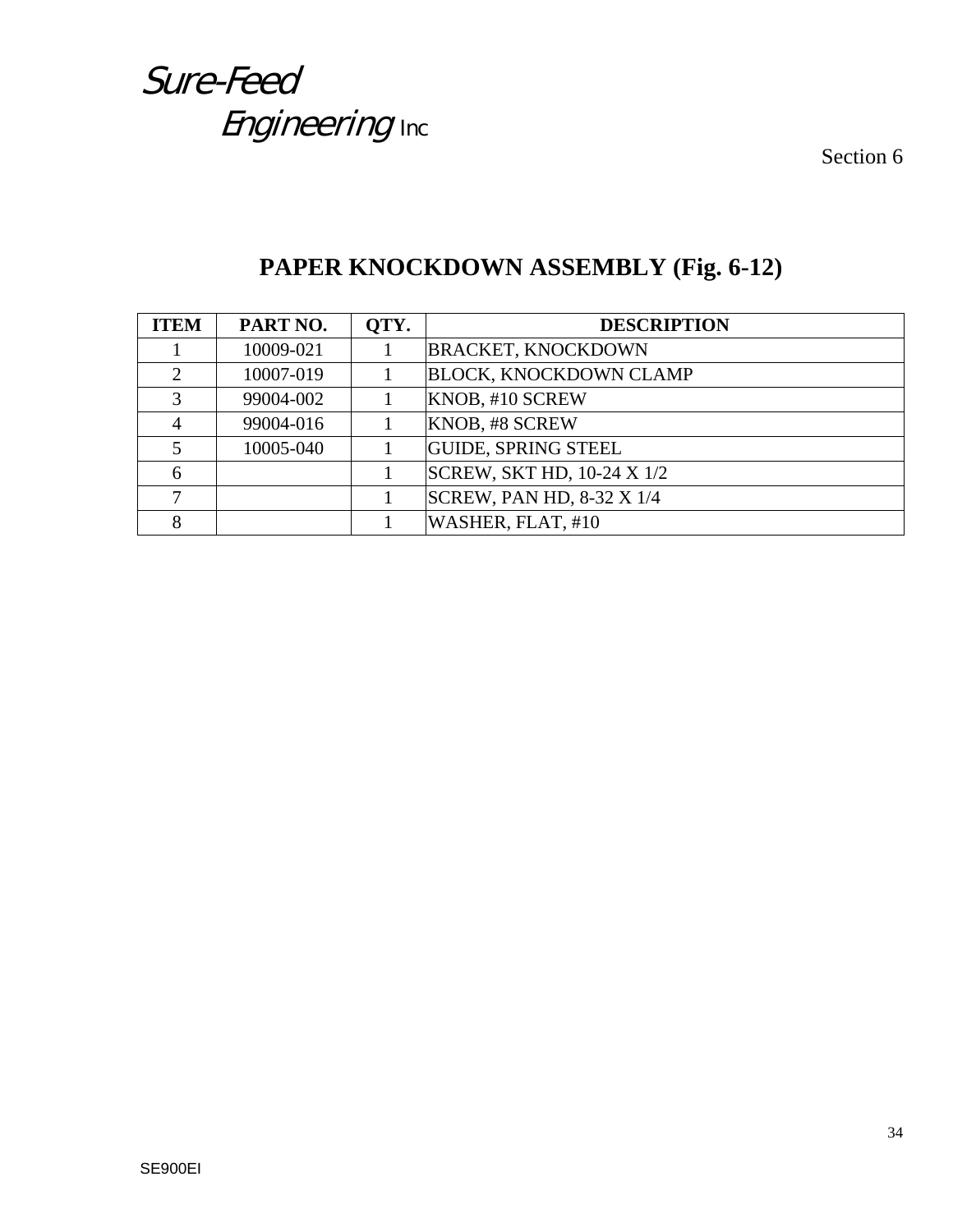Section 6

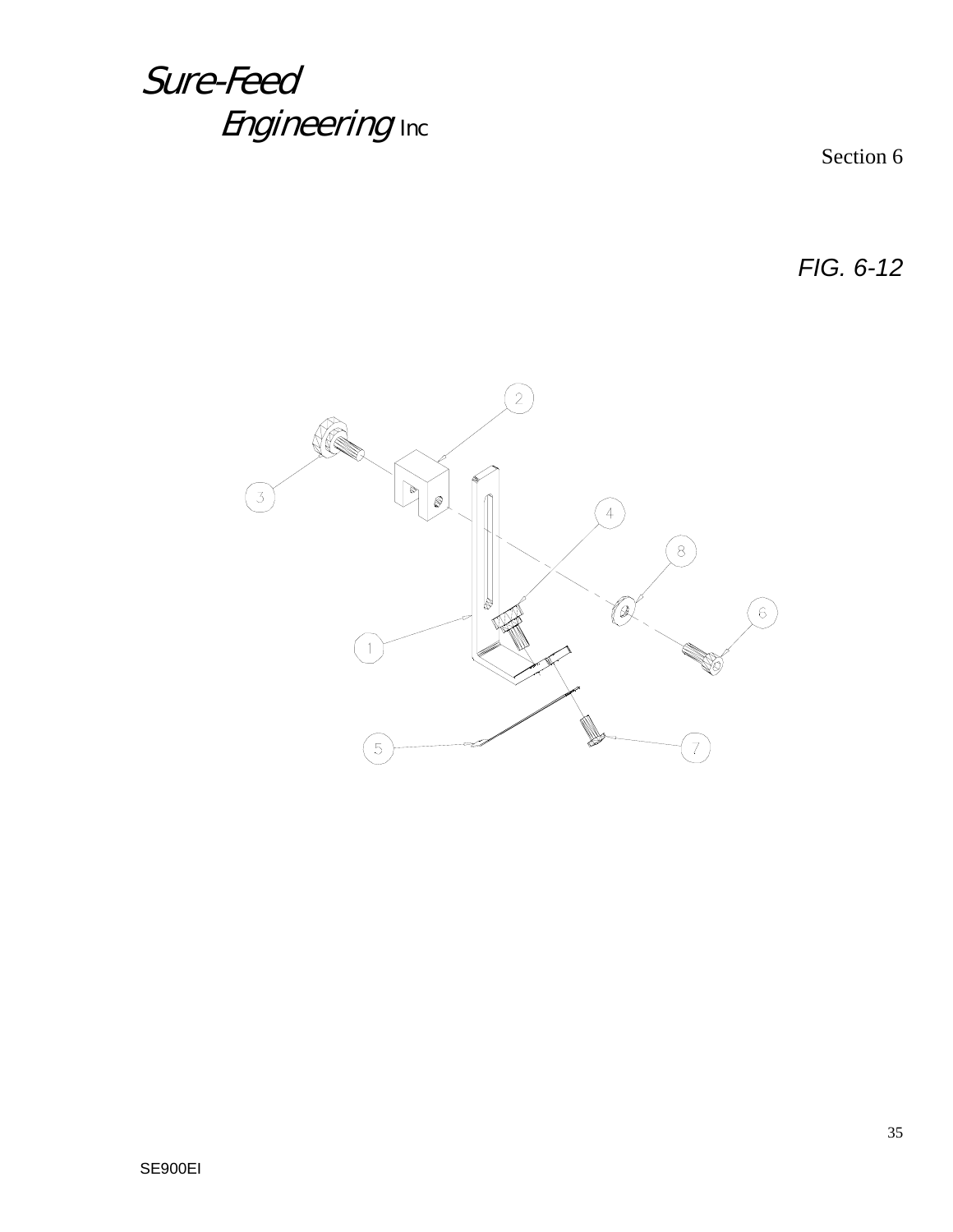Section 7

**Sure-Feed Engineering Inc. SE 900 EI Electrical Schematic**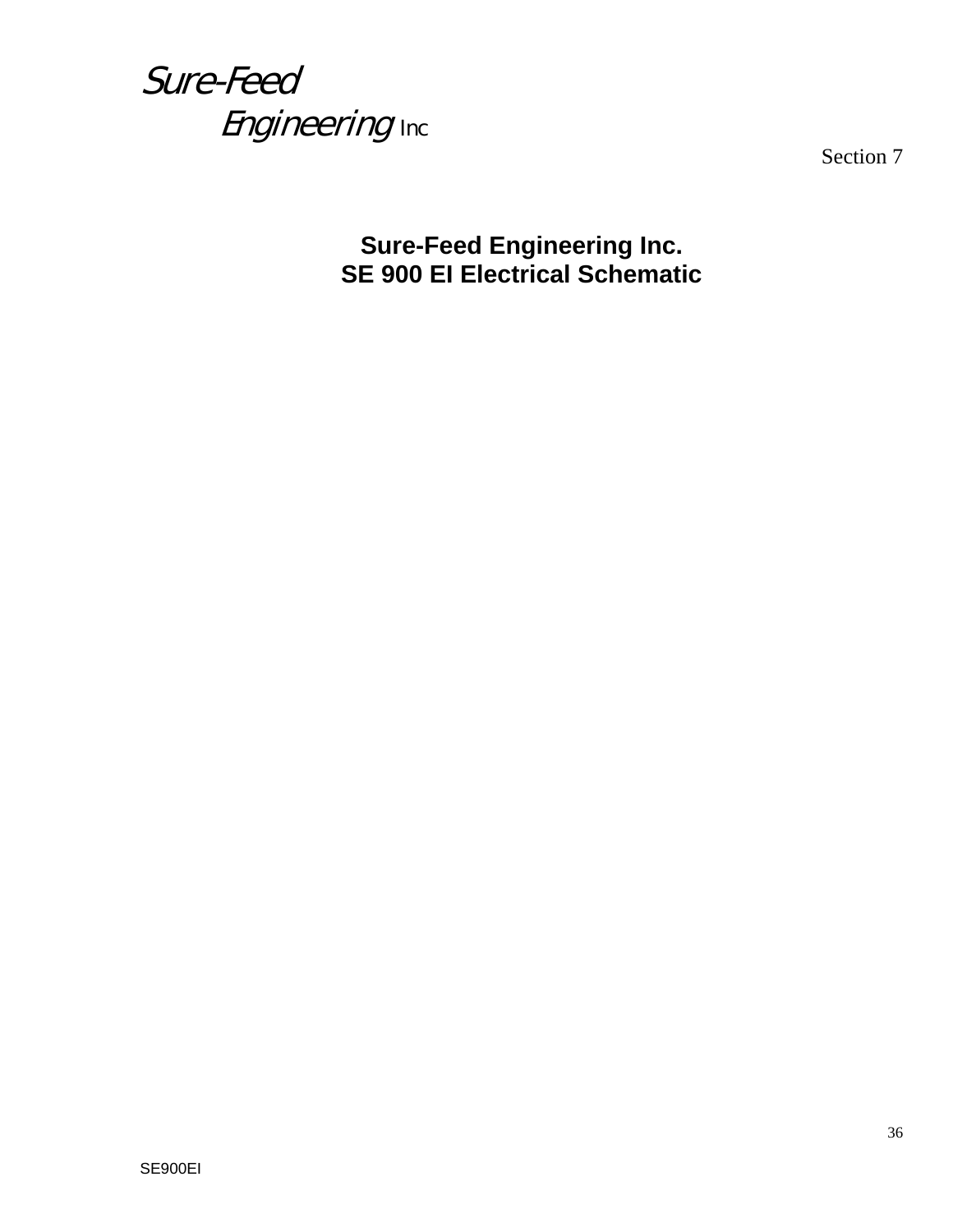

**900 EI**